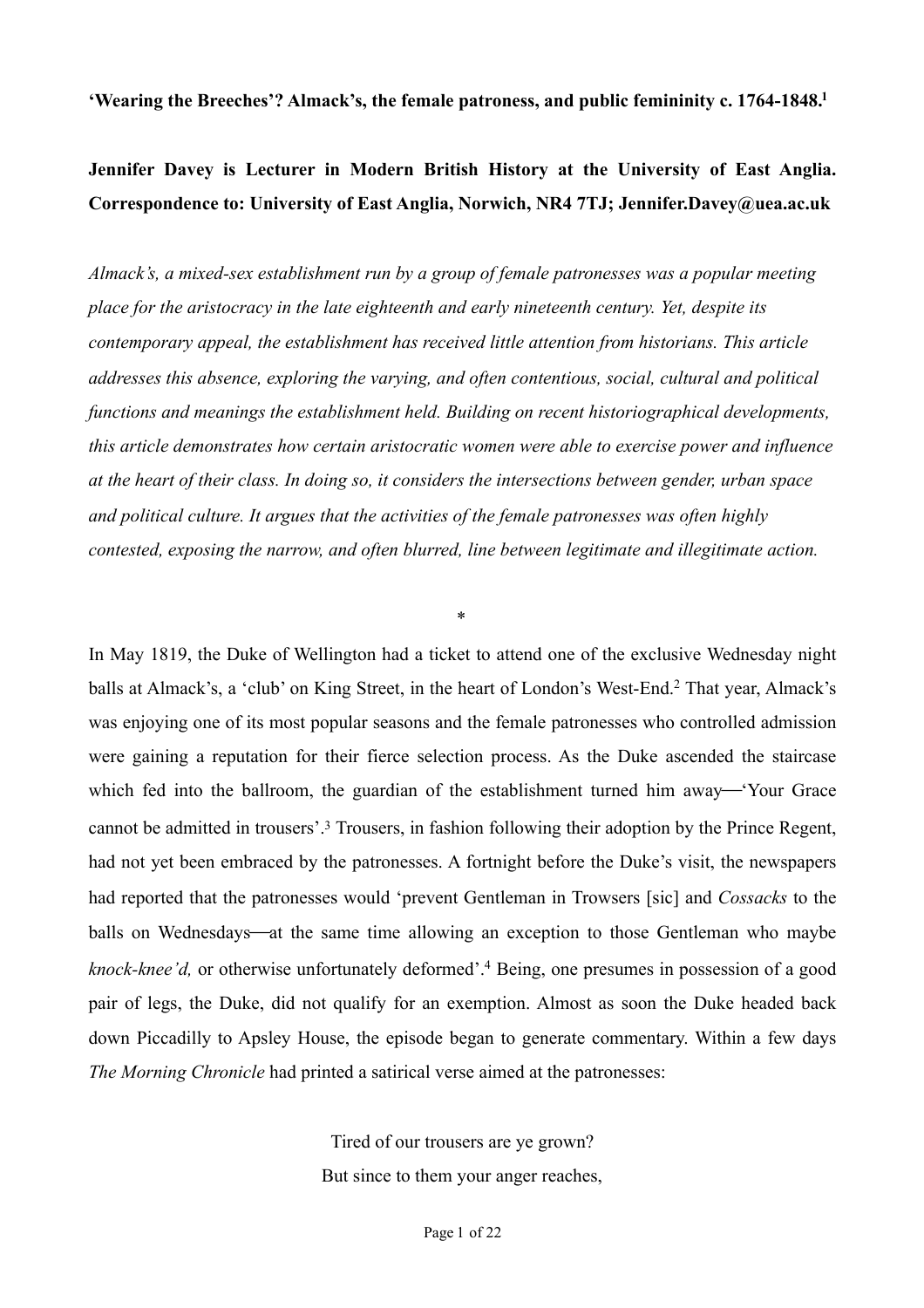<span id="page-1-2"></span><span id="page-1-0"></span>Is it because 'tis so well known, You always love to wear the breeches[.](#page-16-4)<sup>[5](#page-16-4)</sup>

<span id="page-1-1"></span>The episode lived long in the memory; it continued to be satirised and ridiculed throughout the nineteenth century, providing critics a lasting anecdote of the dangers (and frivolity) of female power and influence[.](#page-16-5)<sup>[6](#page-16-5)</sup> Nor was the episode an isolated occurrence. During Almack's heyday (the opening few decades of the nineteenth century), the club, its rules, and its patronesses generated a large amount of social commentary. In printed ballads, travel writing, music scores, political pamphlets, memoirs, periodicals, conduct literature and private letters, Almack's was a regular source of amusement and attention.

<span id="page-1-3"></span> Given this contemporary fascination, and the club's popularity, it is surprising then that Almack's has had little scholarly attention. The limited work there is takes Almack's as a starting point for discussions of either commodity capitalism or the decline of aristocratic female influence[.7](#page-16-6) Yet, there has been no dedicated study of the structure, purpose and understanding of Almack's. In part this might be a symptom of the archive: unlike other private members clubs, Almack's has left no discrete archive[.](#page-16-7)<sup>[8](#page-16-7)</sup> In this article, I draw on the limited and fractured source material the institution has left behind, from private correspondence to music scores, to give an account of the establishment, charting its inception, popularity and decline. In doing so, this article considers three questions. Firstly, what place did Almack's occupy in early nineteenth century London Society? Secondly, what was the role of the patronesses? And, lastly, how was both the function of the establishment and the influence of the patronesses understood by contemporaries?

<span id="page-1-4"></span> In providing a more complete picture of Almack's than has been offered before, this article argues that the establishment should not be understood as solely a marriage market nor as an allegory of declining female influence. Instead, this article develops two lines of analysis. Firstly, that the rules and rituals that surrounded the establishment played a crucial part in the selectivity and exclusivity of London Society and secondly, that the role and function of the patronesses provided contemporaries a tangible example of collective female influence to interpret and to understand. In exploring these threads, this article contributes to the growing historiography which has delineated the roles aristocratic women could play in the cultural, economic, political and social life of their class. Much of this work has sought to explore the interconnections between aristocratic domestic, social and political life. In her study of elite women in the latter half of the eighteenth century, Elaine Chalus has taken 'social politics seriously' and explored the ways women were able to exercise influence as confidantes and partners, clients and patrons[.](#page-16-8)<sup>[9](#page-16-8)</sup> Similarly, Judith S. Lewis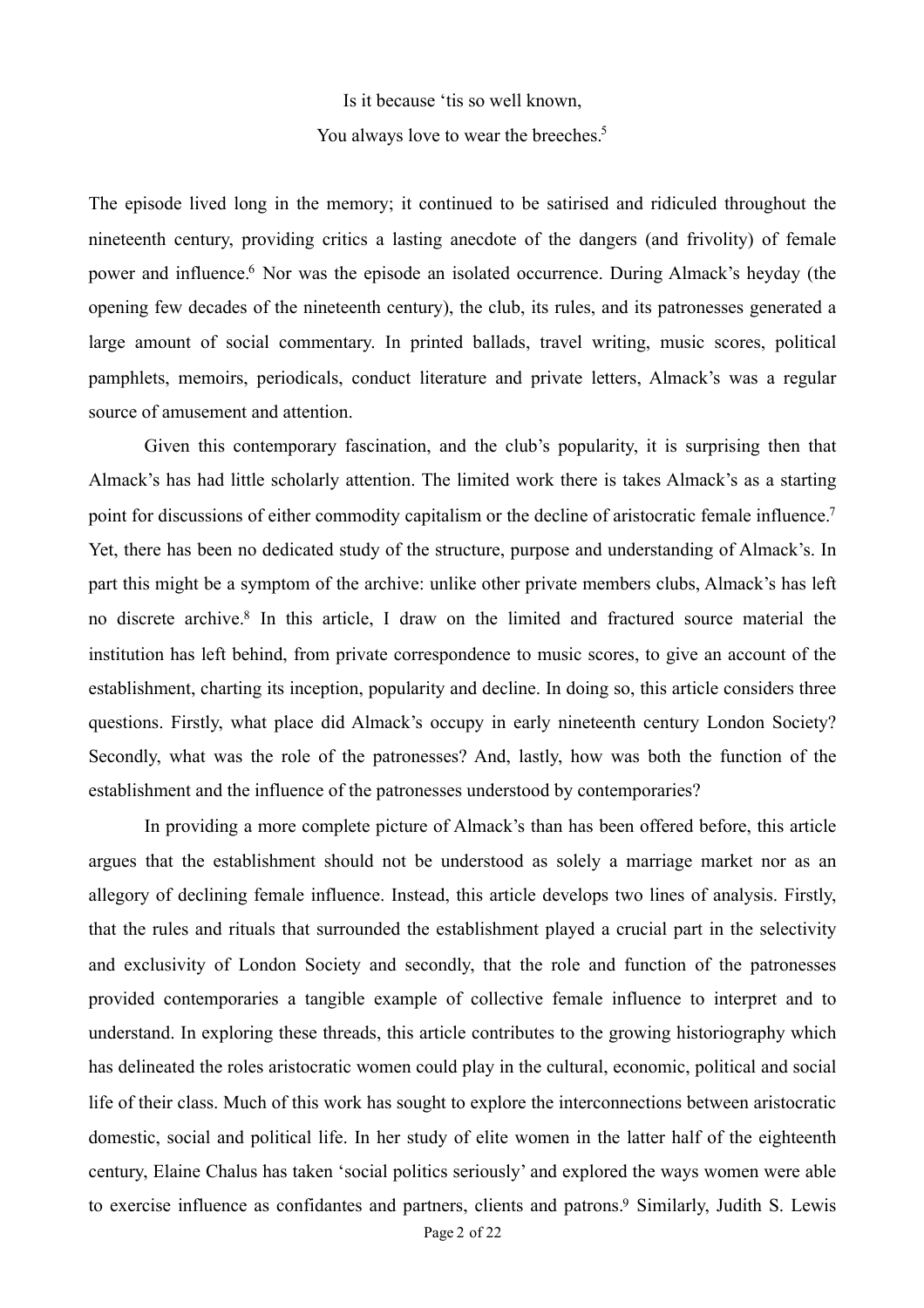<span id="page-2-1"></span><span id="page-2-0"></span>has drawn attention to the ways in which women were 'active agents in the acquisition and maintenance of the family economy and the political power that sustained it' in her study of gender and class in late Georgian Britain[.](#page-16-9)<sup>[10](#page-16-9)</sup> The relationship between the family economy and political life is also a theme explored by Kim Reynolds in her study of Victorian political society, which examines the influence of aristocratic women in a variety of political contexts, including Parish politics, philanthropy, metropolitan political society and the Royal Household.<sup>[11](#page-16-10)</sup> Most recently, Hannah Greig has explored the 'strategies of distinction that demarcated the metropolitan elite' in the long eighteenth century, drawing particular attention to the 'world of fashion', with all its material demarcations of status[.](#page-16-11)<sup>[12](#page-16-11)</sup> Yet, in all these accounts, Almack's is largely absent. So, one aim of this article is to address this gap, piecing together the surviving archival traces. The second aim of the article is twofold: it examines the opportunities Almack's afforded aristocratic women and it considers how those actions were perceived and interpreted. In doing so, this article contents that Almack's was a contested space, which allowed contemporaries an opportunity, often in *public,* to position their opinions on femininity, aristocratic exclusivity, and female political influence.

<span id="page-2-3"></span><span id="page-2-2"></span> For some historians, the moment at which Almack's popularity is at its peak is simultaneously the moment at which the influence of aristocratic women begins to wane. Here, the early nineteenth century represents a period when London Society underwent a significant shift in function and purpose. In her work on London Society, Leonore Davidoff noted that 'the shift from a society where patronage and familial or client relationship were the norm to a system where individual achievement was rewarded with great wealth and power' saw 'the more theatrical and hedonistic functions of Society [[.](#page-16-12)..] emphasised'.<sup>[13](#page-16-12)</sup> In its simplest rendering, the world in which Almack's existed became a world of performance – rather than a world of power and influence. This interpretation has been developed by both Judith S. Lewis and Peter Mandler who, in different ways, have co-opted Almack's as an allegory for the declining influence of aristocratic women. In these narratives, Almack's is considered 'a theatre in which was played out a sophisticated melodrama of powerlessness', with the patronesses becoming mere 'ornaments'[.](#page-16-13)<sup>[14](#page-16-13)</sup> This article makes a different argument. It suggests that Almack's was not understood in the diminished terms proposed by Lewis and Mandler, and goes onto make two connected arguments. First, it contends that Almack's was a site of female influence, which allowed the Patronesses to exercise social authority and second, it argues that contemporaries considered Almack's a powerful representation of aristocratic exclusivity and the dangers of female power.

<span id="page-2-4"></span> In reconstructing and exploring the organisation and meaning of Almack's, this article draws on, and develops, another strong thread of historical inquiry: the intersections between the public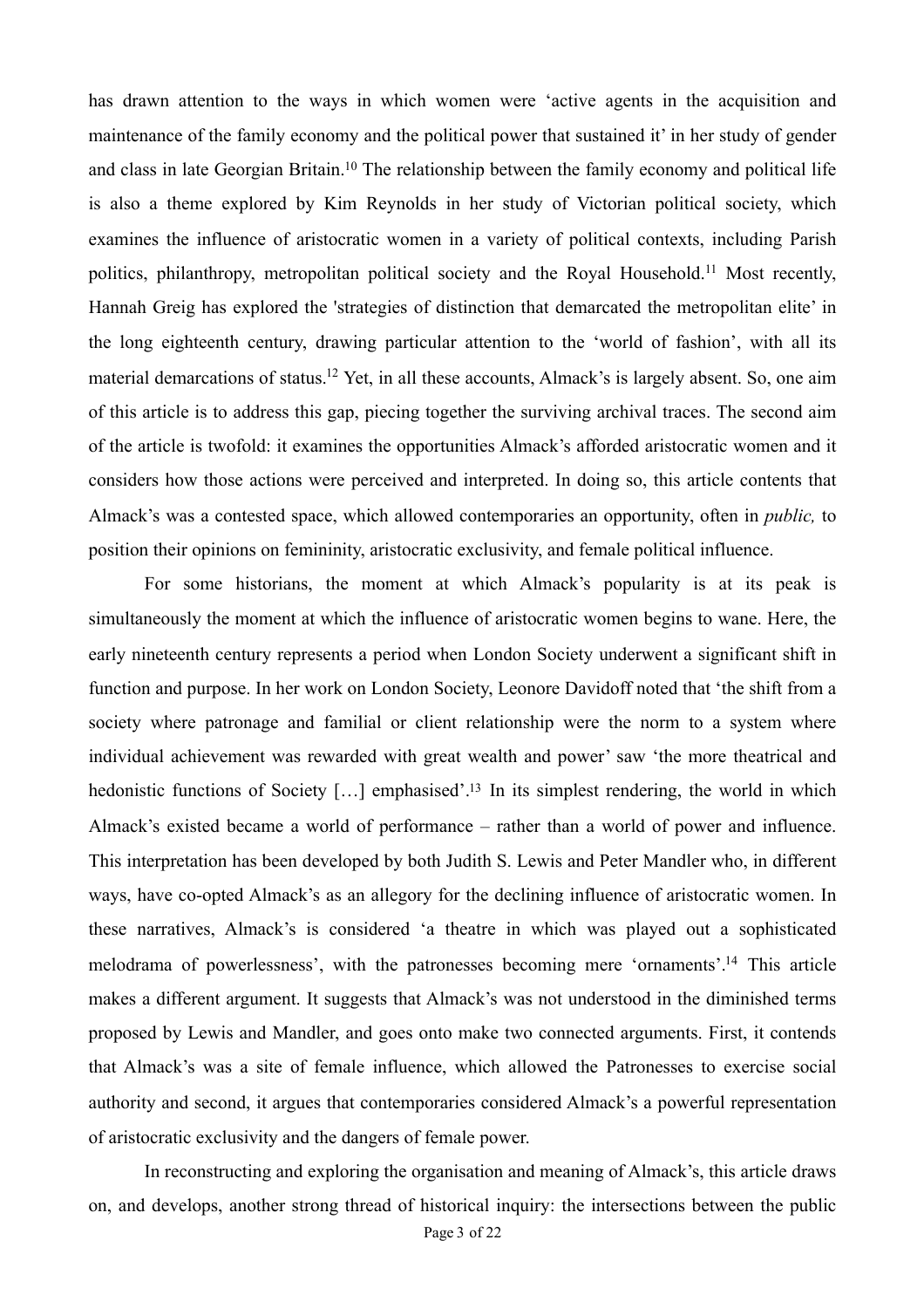<span id="page-3-1"></span><span id="page-3-0"></span>and the private[.](#page-17-0)<sup>[15](#page-17-0)</sup> Almack's occupied an peculiar space in the late eighteenth and early nineteenth century London. Physically, it was nestled amongst coffee houses, private members clubs, and associations. These were spaces that, for the most part, sought to exclude women. As a club run by women, for both genders, Almack's was, then, a feminine transgression into a very masculine landscape[.](#page-17-1)<sup>[16](#page-17-1)</sup> Yet, it was also a space that relied on the familiar and the domestic. Its members were drawn from the patronesses' connections, and the club's success relied on the patronesses drawing on their skills as political hostesses, skills that were honed inside the confines of the family home. Almack's operated in a narrow space between the public and the private, which in turn saw the patronesses walk, with varying degrees of success, the thin line between legitimate and illegitimate activity. While recent work has stressed that 'women's access to activities beyond the domestic setting was constantly in the process of renegotiation', focus has tended to fall on the experiences of middle class women[.](#page-17-2)<sup>[17](#page-17-2)</sup> A consideration of Almack's and its patronesses, develops these arguments, which has stressed the 'relational and creative notions of 'space' as it intersects with political agencyand aspects of power/knowledge'.<sup>[18](#page-17-3)</sup> Building on these debates, this article considers the specific social, cultural and political meanings Almack's held for the metropolitan aristocracy.<sup>19</sup>

<span id="page-3-4"></span><span id="page-3-3"></span><span id="page-3-2"></span> So, the purpose of this article is to give an account of the establishment and the social, cultural, and political context in which the patronesses operated. It opens with consideration of the establishment in the closing decades of the eighteenth century, exploring its development into the preeminent meeting place for the aristocracy. The next section explores the unique place the establishment occupied in early nineteenth century Society, considering how it was governed and how its function was perceived. Finally, the article will conclude with a discussion of how the patronesses influence was understood and interpreted by contemporaries. In doing so, this article advocates the need for further explorations of the intersections between gender, urban space and political culture.

## **'A Considerable Noise': Almack's inception**

<span id="page-3-7"></span><span id="page-3-6"></span><span id="page-3-5"></span>That Almack's was established (and then thrived) owes a great deal to the particular social and political contexts of the mid-eighteenth century. It has been well-documented that the relationships between Monarch and Parliament, Aristocracy and Court, and Westminster and the West-End underwent a rapid transformation in the decades after  $1688<sup>20</sup>$  $1688<sup>20</sup>$  $1688<sup>20</sup>$  In particular, the Glorious Revolution altered the powers of the executive and the nature and scope of Parliament[.](#page-17-6)<sup>[21](#page-17-6)</sup> Thereafter, Parliament met with increasing frequency and for longer periods of time[.](#page-17-7)<sup>[22](#page-17-7)</sup> This transformation to the calendar of official political life was accompanied by a transformation of London's built environment. As the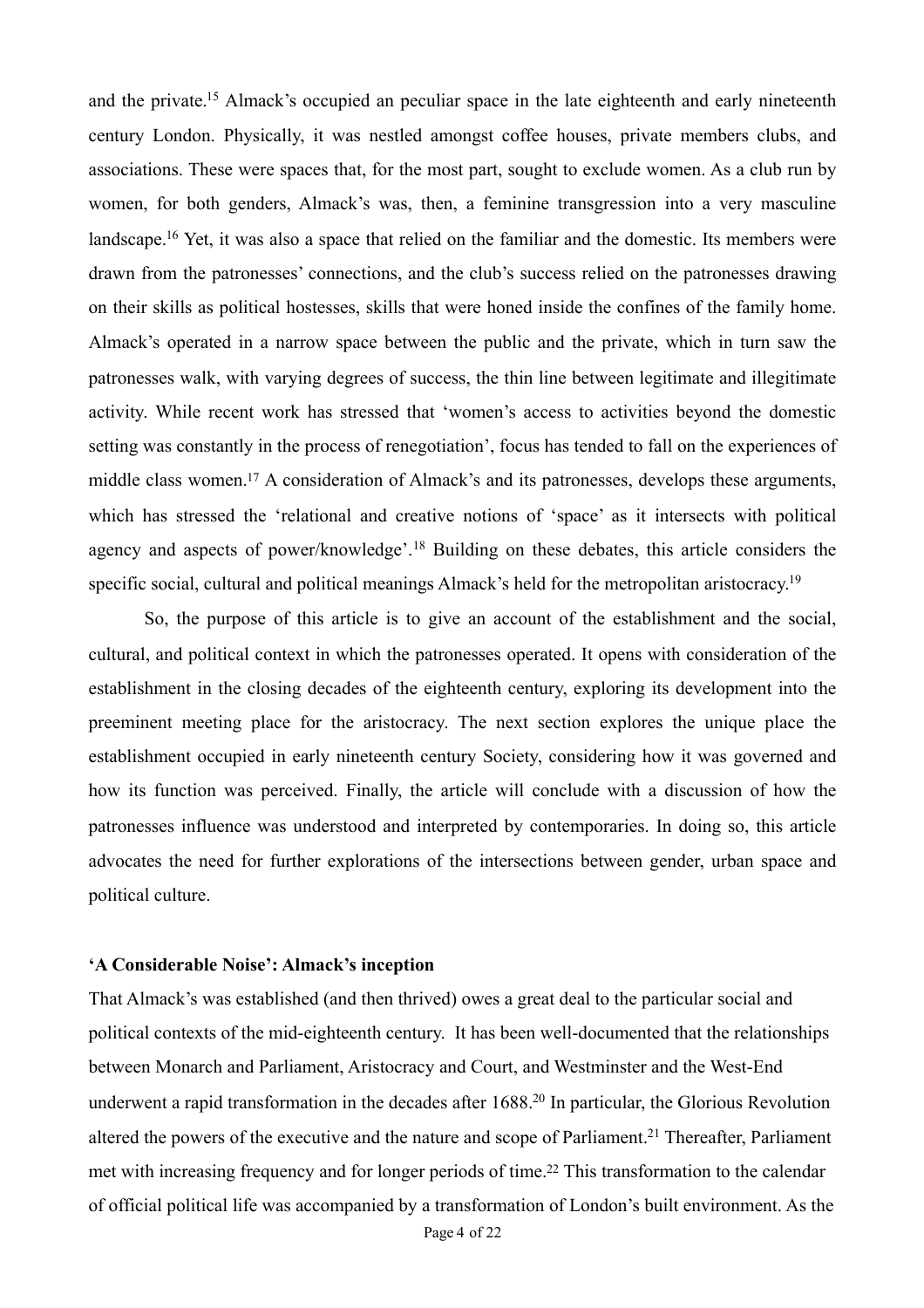<span id="page-4-1"></span><span id="page-4-0"></span>eighteenth century unfolded, MPs and Lords, who had become accustomed to going up to London for the Parliamentary Sessions alone, began to be accompanied by their immediate families. By 1750, aristocratic families had fallen into the habit of making the annual pilgrimage to London for the 'Season'[.](#page-17-8)<sup>[23](#page-17-8)</sup> This change in the movements of the political elite was met with spatial changes to London's West End. Grand town houses had been a feature of noble living in the seventeenth century, but as Amanda Vickery notes, after 1688 these residences became 'indispensable to noble status.<sup>['](#page-17-9)[24](#page-17-9)</sup> Driven by a desire to display their rank, status, and taste, the great aristocratic families started to commission the iconic Georgian mansions that littered London's West End. Nestled among these family homes were new cultural spaces which are now synonymous with late Georgian society: opera houses, theatres, pleasure gardens and coffee houses[.](#page-17-10)<sup>[25](#page-17-10)</sup> The development of London society over the course of the eighteenth century has been the subject of significant historiographical attention. This work has often stressed the interplay between class, gender and experience, with attention being paid to the parliamentary context, the built environment, the service and entertainment industries, the Court and, most recently, material culture. Much of this work has placed 'cultural arenas' at the centre of any interpretation of aristocratic life in the eighteenth century[.26](#page-17-11)

<span id="page-4-4"></span><span id="page-4-3"></span><span id="page-4-2"></span> It is within this context, of urban regeneration and reconfiguration, that Almack's must first be understood. Almack's was commissioned in the summer of 1764 and built during the winter of 1764-1765 on King Street, in the heart of St James' (the quadrangle between Green Park and Haymarket to the west and east and Piccadilly and the Mall to the north and south). In the seventeenth century, the district had been a predominately residential area, with a few taverns situatedat each corner.<sup>[27](#page-17-12)</sup> By the closing decades of the eighteenth century, the entire district had been rebuilt. Out of the dwellings grew the first generation of London clubs. Many of these start life as chocolate and coffee houses, as was the case with Whites, which opened its doors in 1693. Whites was followed by The Cocoa Tree (1746), Boodles (1762), Brooks (1764), and Arthurs (1765). These new sites of sociability ensured that St James was the centre of the new and emerging club land. In the spring of 1764, rumours began circulating that William Almack, a proprietor and owner of several popular establishments in the West End, was going to 'build some most magnificentrooms behind his house'.<sup>[28](#page-17-13)</sup> By the winter of 1764, construction had started on a two storey red brick building, designed by the architect Robert Mylne, on King Street.

<span id="page-4-5"></span> While William Almack's plans for a highly regulated social space, which allowed for heterosocial mixing fitted into broader patterns of public sociality, it would be his plans for the daily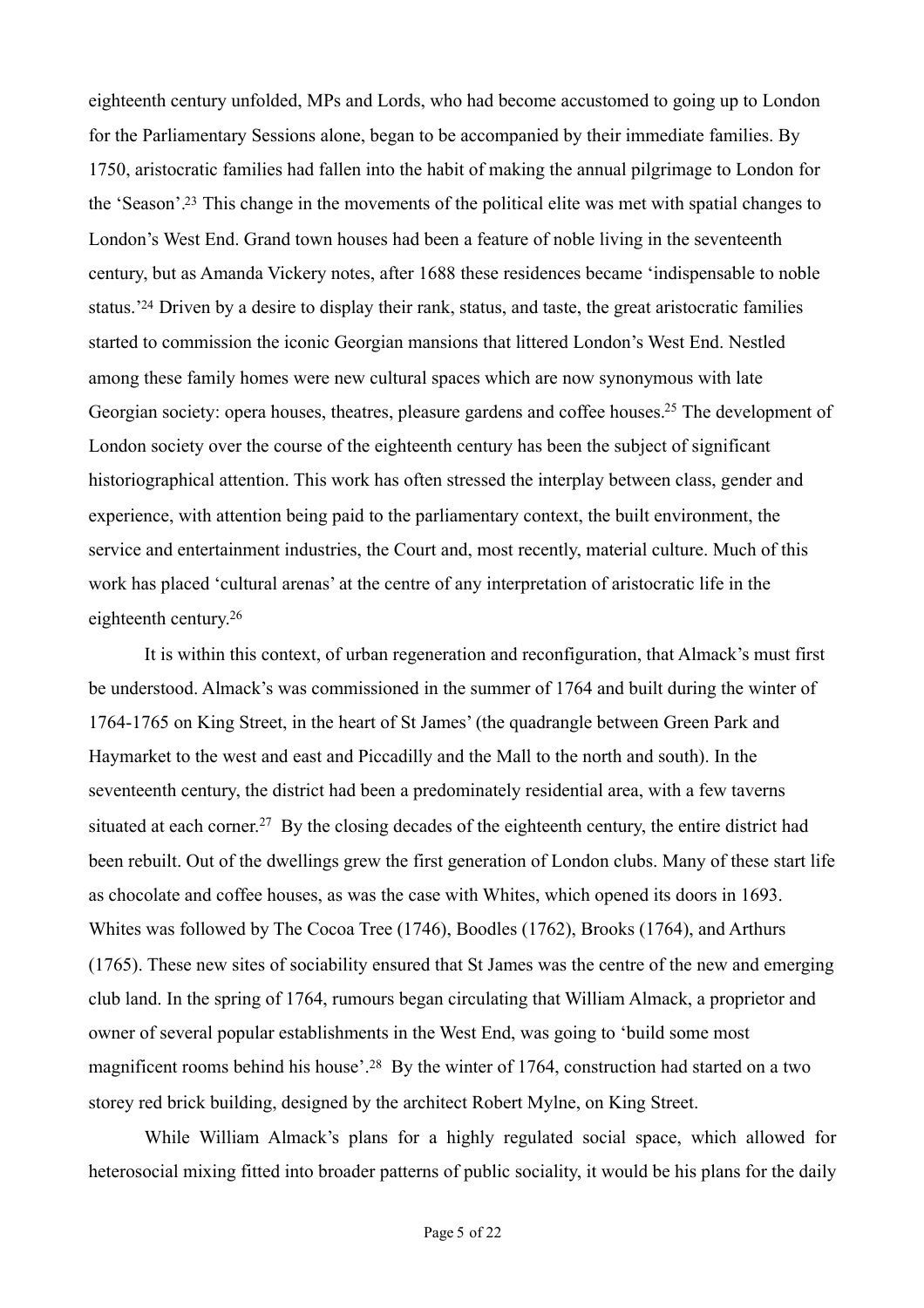governance of the establishment that set it apart. On 15 November 1764, Almack placed an advert in *The London Evening Post* in which he outlined the 'rules' of his new establishment:

- '1. Seven ladies have each of them opened a subscription book.
- 2. Each book to contain the names of 60 subscribers.
- 3. Subscription of one Season Ten Guineas.
- 4. Subscription money to be paid at the first Ball of the Season.
- 5. Subscription binding for one Season only.
- 6. Twelve Balls to be given in one Season.

<span id="page-5-1"></span><span id="page-5-0"></span>7. The Entertainment of each night to consist of a Ball, in a room 90 feet long, 40 feet broad and 30 feet high; Tea and Cards in a separate room; and a supper in a room 65 feet long, 20 feet broad and 30 feet high, with a concert of music from a separate Orchestra.'[29](#page-17-14)

<span id="page-5-4"></span><span id="page-5-3"></span><span id="page-5-2"></span>From the club's inception, the day-to-day running was handed over to a committee of aristocratic women who had the power to control admission. The inaugural 'foundresses [sic]' were Mrs. Fitzroy, Lady Pembroke, Mrs[.](#page-17-15) Meynell, Lady Molyneux, Miss Pelham, and Miss Lloyd.<sup>[30](#page-17-15)</sup> In part this was a pragmatic decision by William Almack: he owned the building, but it seems that the land itstood on was leased from the crown.<sup>[31](#page-18-0)</sup> The committee of seven 'ladies of high rank' raised the profile of the club and thus allowed the subscription rate to be set at the artificially high level of 10 Guineas in  $1765<sup>32</sup>$  $1765<sup>32</sup>$  $1765<sup>32</sup>$  This admittance fee insured the company was 'chosen' and 'refined'[.](#page-18-2)<sup>33</sup> This refined company set itself apart from the other member's clubs in the area. When Horace Walpole first heard the rumours of Almack's plans he reflected to his friend 'that there is a new institution that begins to make, and, if it proceeds, will continue to make a considerable noise [as] it is a club of both sexes'[.](#page-18-3)<sup>[34](#page-18-3)</sup> By admitting both men and women, the establishment offered a meeting place for the aristocracy away from popular homosocial spaces, such as the coffeehouses and first generation gentleman's clubs.

<span id="page-5-6"></span><span id="page-5-5"></span> While a regulated social space which admitted both men and women was welcomed, the establishment struggled to establish itself. On the club's opening night, in February 1765, the building work was not yet complete leaving the 'ceilings…dripping wet' and many guests were 'afraid to go'[.](#page-18-4)<sup>[35](#page-18-4)</sup> The building work continued throughout the Club's first two years causing considerable disruption to the running of the establishment (the discomfort experienced inside was matched by the chaos outside: the entrance was only accessible through a narrow court making it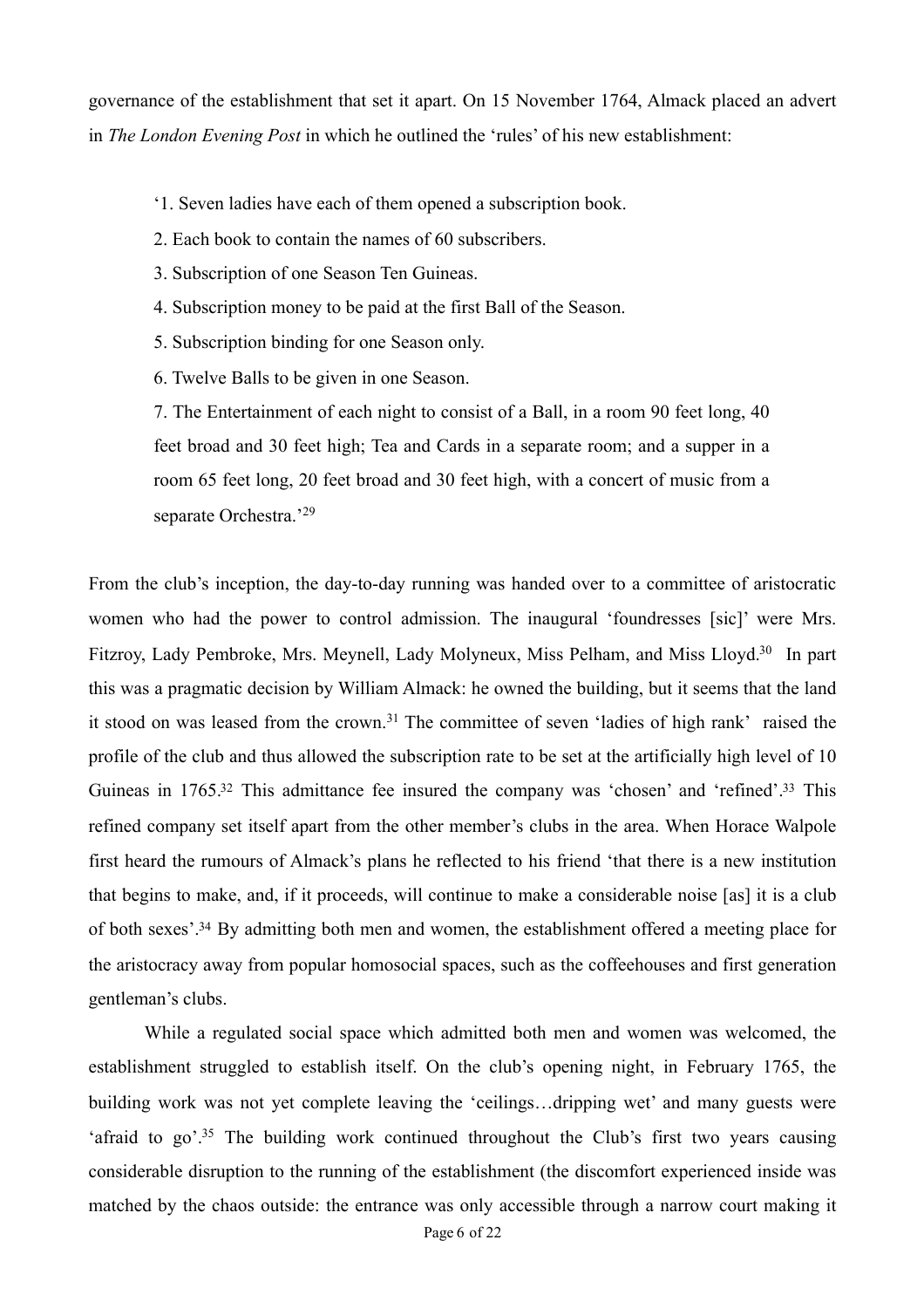<span id="page-6-2"></span><span id="page-6-1"></span><span id="page-6-0"></span>difficult for carriages to set down passengers). This ominous start provided competitors opportunity to steal a march on Almack's. Prior to William Almack's commission, fashionable society had flocked to Madame Cornelys, an assembly room based at Carlisle House on Soho Square, where Teresa Cornelys, an opera singer and impresario, hosted a monthly gathering, usually masked balls, during the Season[.](#page-18-5)<sup>[36](#page-18-5)</sup> Within a year of Almack's opening, Cornelys' had spent a reported  $£2,000$ redecorating her establishment[.](#page-18-6)<sup>[37](#page-18-6)</sup> Although the renovations resulted in a significant debt, they did have the desired effect: Cornelys maintained its position as the preeminent Society venue in the late 1760s and early 1770s. By 1772, another establishment had opened, The Pantheon on Oxford Street, a lavish set of rooms which had at their heart a round room with a doomed roof, modelled on the mosques of Constantinople[.](#page-18-7)<sup>[38](#page-18-7)</sup> Until 1792, when The Pantheon burnt down, the three establishments (Almack's, Cornelys and The Pantheon) vied for customers, with Almack's often unable to match the popularity of the other two. This is not to suggest that there was no interest in the establishment. Gatherings at the King Street rooms did attract a loyal following, with 200-500 guests on average, and tickets to events were highly sought after[.](#page-18-8)<sup>[39](#page-18-8)</sup> Yet, when William Almack died in 1781, the club's popularity was waning. The establishment passed to his son, another William, a barrister, who remortgaged the buildings at the end of century. Following his death, the buildings passed to his sister, Elizabeth Pitcairn. It was Elizabeth who over saw the club's transformation in the opening decade of the nineteenth century[.](#page-18-9)<sup>[40](#page-18-9)</sup>

#### <span id="page-6-4"></span><span id="page-6-3"></span>**'Almack's Tyranny': Almack's and Regency Society**

<span id="page-6-6"></span><span id="page-6-5"></span>The Almack's that emerged in the early nineteenth century owed much to it's eighteenth century predecessor. While William Almack's 'seven rules' remained largely intact, there were some modifications made to the structure and admission processes of the establishment. The club was still controlled by seven Ladies, who were, by 1800, referred to as 'patronesses'. During the establishment's first decades, these seven Ladies often changed season-to-season (with occasionally changes mid-Season), but, during the Regency, a monopoly emerged and the committee remained almost unchanged until the establishment's gradual demise in the mid-nineteenth century. Members of the committee included Lady Cowper, Lady Jersey, Countess Lieven, Princess Ezterhazy, Lady Castlereagh, Lady Sefton and Mrs Drummond Burrell; from surviving correspondence it seems that Ladies Cowper and Jersey did much of the organising[.](#page-18-10)<sup>[41](#page-18-10)</sup> By the early 1820s, the process of each Patroness keeping an individual book had been replaced with one shared book, into which all the successfulsubscribers were entered.<sup> $42$ </sup> Although the subscription processes maintained, in the early 1800s, a shift occurred in the subscription pattern: by 1810, it was commonplace for people to apply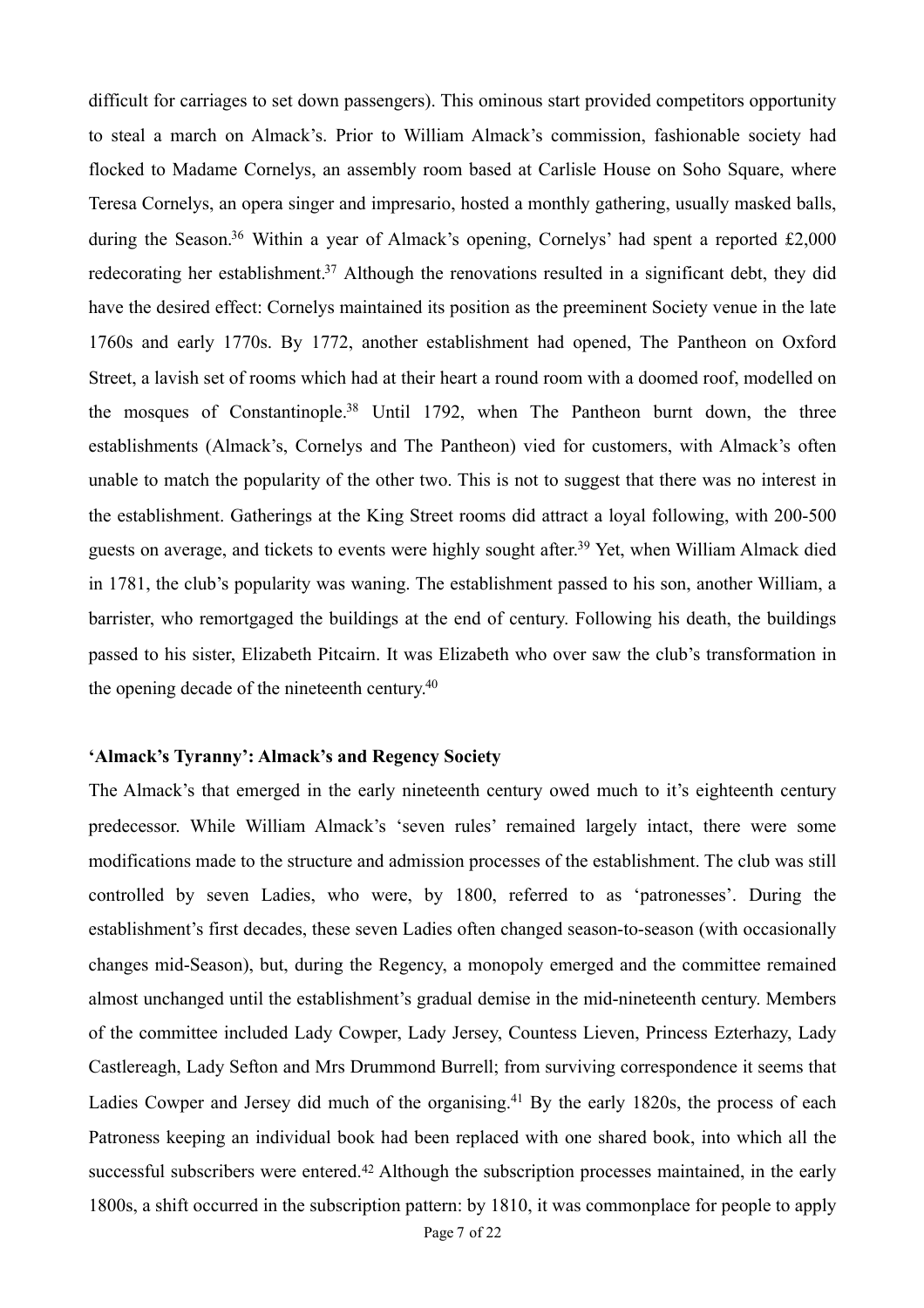for tickets to individual assemblies (each assembly cost seven shillings and six pence) rather than for the whole Season. Although the weekly balls remained, the tea, supper, and cards were gradually fazed out. This was, as the Irish writer Maria Edgeworth noted, 'rather a bold thing to do to put FEASTING out of fashion and to make a seven shilling ball the thing to which all aspired to be admitted, and many without the least hope of succeeding'[.](#page-18-12)<sup>[43](#page-18-12)</sup> Charting attendance reports through the national press, it seems that during the 1810s, Almack's emerged as one of the preeminent meeting places for the aristocracy outside their London homes.

<span id="page-7-3"></span><span id="page-7-2"></span><span id="page-7-1"></span><span id="page-7-0"></span> By the early 1820s, an 'Almack's tyranny' had begun to plague the patronesses as people clamored for tickets[.](#page-18-13)<sup>[44](#page-18-13)</sup> This contemporary demand necessitates explanation: why were people so eager to attend a Wednesday night ball? The clamber for tickets might be understood as a recognition that the entertainment at Almack's surpassed its competitors. Certainly, the music and dancing had popular appeal often extending far beyond the West End. That Almack's was the first place in Britain where the waltz was performed gave the establishment an air of innovation. This association between Almack's and a thriving musical culture was exploited by publishers and musicians who produced music scores bearing the dubious claim that the arrangements had been played at Almack's[.](#page-19-0)<sup>[45](#page-19-0)</sup> While the entertainment on offer might have drawn some wider cultural attention, contemporary reports suggest that the rooms were often stuffy, hot and cramped[.](#page-19-1)<sup>[46](#page-19-1)</sup> As a result, dancing was an unpleasant experience and often halted due to overcrowding. Equally, Almack's did not earn a reputation as a partisan space (in the way that the patronesses domestic entertaining sometimes did). Although Almack's had positioned itself on the edge of a politicised social world—a world where ideological, intellectual, familiar and partisanship (such as it was pre-1832) dictated who you socialised with and where you socialised—it had no discernible political or partisan allegiance. This was, it seems reasonable to assume, the result of the varied political sympathies, leanings and ideologies identifiable among the patronesses themselves. This is not to suggest that Almack's was apolitical. Political gossip did mingle in the air, and the patronesses would sometimes use the public platform Almack's afforded them to addresses particular political debates[.](#page-19-2) [47](#page-19-2)

<span id="page-7-5"></span><span id="page-7-4"></span> There were other pulls. Jane Rendell, in her study of gender and space in Regency London, adopts Almack's as part of her 'story of [the] pursuit of pleasure, theoretical and historical, following the rambler'. In this account, Almack's is understood and interpreted as a marriage market[.](#page-19-3)<sup>[48](#page-19-3)</sup> Using the work of feminist and structural theorists, notably Claude Levi-Strauss and Luce Irigaray, Rendell explores how Almack's was 'represented as a place which had no purpose other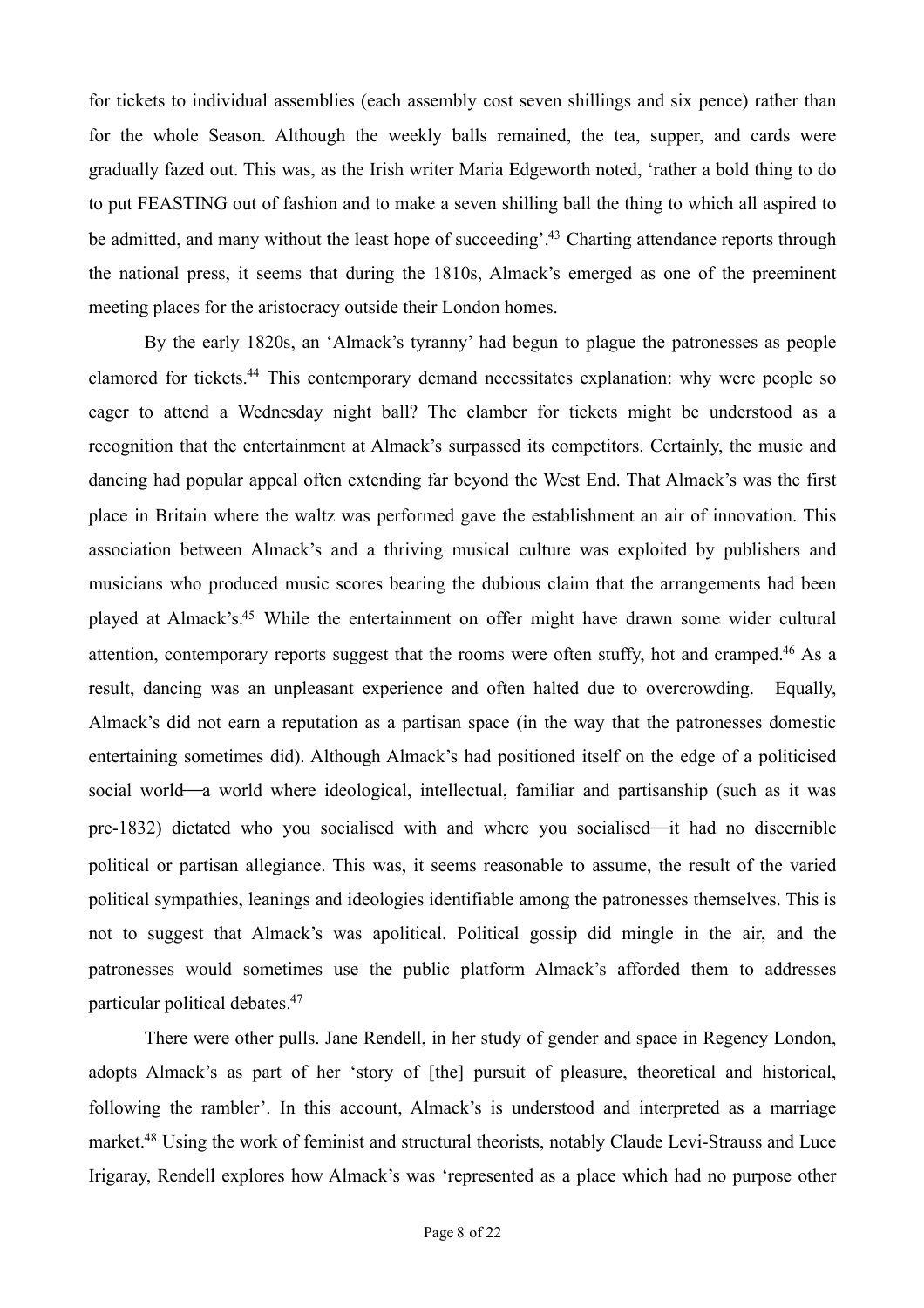<span id="page-8-2"></span><span id="page-8-1"></span><span id="page-8-0"></span>thanthe establishment of good marriage'.<sup>[49](#page-19-4)</sup> While there was an undoubtable preoccupation among some aristocratic families to secure admission of their eligible children—as one commentator noted 'many families evince as great anxiety, and make as great exertions, to get their daughters into Almack's, as they do to get their sons into parliament'—the guest lists suggest the majority of guests were married (happily or otherwise)[.](#page-19-5)<sup>[50](#page-19-5)</sup> Yet, this is not to suggest there was no concern with gender balance. The surviving Almack's 'books' reveal the patronesses had a practical preoccupationwith the numbers of male and female guests.<sup>[51](#page-19-6)</sup> The ratio of men to women was tightly calculated to ensure that there would be the right number of dance partners. It was surely this preoccupation which dictated the terms the tickets were issued: a gentleman was prevented from transferring his ticket whereas a lady's ticket was transferable between female family members. The possibility of dancing the waltz with Princess Lieven or meeting your match were tangible gains from a night at Almack's, yet these draws were often subsidiary benefits. For many guests, attending one of Almack's Wednesday night balls was a way of expressing your aristocratic credentials to the outside world: 'it stood for the last word of fashion and exclusiveness. To be introduced into that magic circle was considered at one time as great a distinction as to be presented at Court, and was often far more difficult of attainment'[.](#page-19-7)<sup>[52](#page-19-7)</sup> In this sense it was not the pursuit of individual pleasure that motivated members of the aristocracy to clamber for tickets, rather the desire to be seen.

<span id="page-8-3"></span> That Almack's was the apogee of arrivism is born out in a close examination of the admission process. Almack's position as the preeminent meeting place for the aristocracy, was both supported and signified by a convoluted and exaggerated admission process, which developed over the course of the 1810s and 1820s. Prospective applicants filled in a three-cornered note or triangle ballot with their name, and either sent the application direct to the rooms on King Street or sent a servant down to Almack's to place the application into wicker baskets kept inside the entrance. One afternoon a week, during the season, the patronesses would meet at Almack's to discuss the many hundreds of applications they had received. As the patronesses discussed each applicant, the ballots were divided into two piles—ayes and nos. If an application was rejected there was no recourse: the procedure could not be appealed and the patronesses were keen to stress that no amount of money would secure admittance on the night. For those rejected the feeling of being excluded was compounded by the process of disseminating this news. Instead of sending individual letters, the names of failed applicants were gathered together and placed on a printed circular. This circular was left at Almack's, leaving it up to individuals to inquiry about the fate of their application. It was a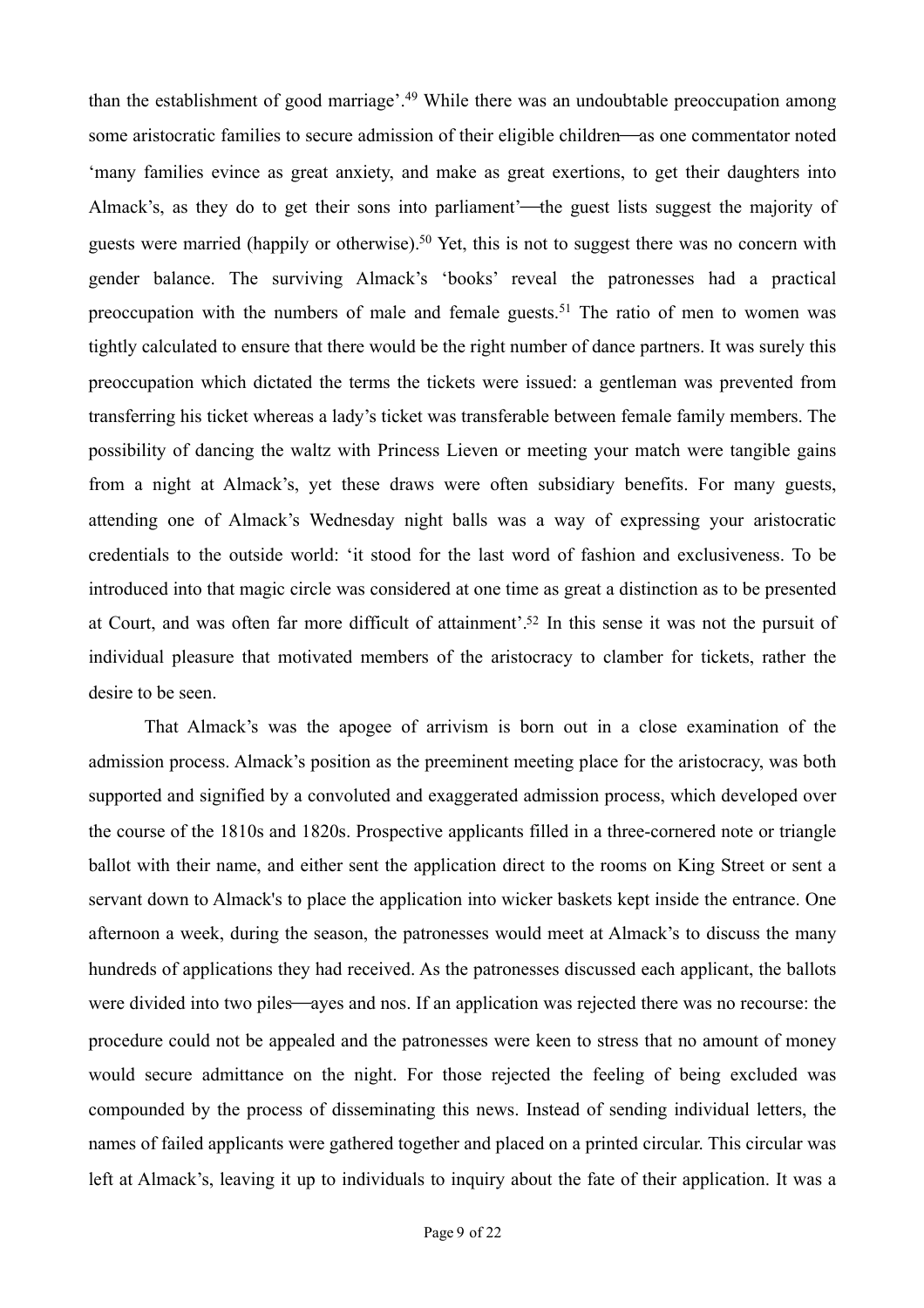<span id="page-9-0"></span>public ritual which served as a striking symbol of establishment exclusivity[.](#page-19-8)<sup>[53](#page-19-8)</sup> Successful applicants received a voucher, which had their name and date of the ball they had subscribed to printed on.<sup>54</sup>

<span id="page-9-2"></span><span id="page-9-1"></span> As the club's popularity increased the procedures for securing admission became more elaborate. In 1820, Lady Cowper told her youngest brother that people were 'as mad as ever after Almacks…and plague me with their applications'. To keep this 'Almack's tyranny' in check the Ladies had 'started upon half a score of new rules to keep them in order'[.](#page-19-10)<sup>[55](#page-19-10)</sup> Some of these new 'rules' were practical. The doors to Almack's were opened at 10pm and would be shut at midnight: anyone who turned up late would not be admitted. Following a series of embarrassing evenings for the patronesses when they were forced to turn away their own husbands, a caveat was introduced that ensured that members of either House of Parliament were allowed in after the midnight curfew[.](#page-19-11)<sup>[56](#page-19-11)</sup> Some of the new rules displayed a little more pretension. The Prince Regent's recent pronouncement for trousers had been met with horror from the patronesses, who promptly banned admittance to any man wearing trousers or cossacks, with the exception made for those gentleman who 'may be knock-kneed or otherwise deformed'[.](#page-19-12)<sup>[57](#page-19-12)</sup> As I noted at the beginning of the article, this particular rule achieved notoriety when the patronesses turned away the Duke of Wellington for wearing trousers.

<span id="page-9-7"></span><span id="page-9-6"></span><span id="page-9-5"></span><span id="page-9-4"></span><span id="page-9-3"></span> By 1827, one journalist reflected that 'admissions to Almack's are more fiercely contested than County elections'[.](#page-19-13)<sup>[58](#page-19-13)</sup> That the franchise for County elections was very similar to the franchise for Almack's would not have been lost on contemporary readers. The surviving guests lists scrawled in Lady Jersey's Almack's 'books' and the printed reports in the daily newspapers reveal the dominance of the 'establishment': peers and their families mixed with the diplomatic corps and members of the Royal Court[.](#page-19-14)<sup>[59](#page-19-14)</sup> As one contemporary remarked, you needed 'same certificate for admission [to Almack['](#page-19-15)s] as for the entree to the King's drawing rooms!<sup>'[60](#page-19-15)</sup> Yet, the criteria for securing either a subscription or a weekly ticket could be opaque and decisions often arbitrary. One episode struck a cord with contemporaries. In 1822, the Duchess of Rutland had returned to London, having spent the winter in the country. She had made the (fatal) mistake of not visiting any of the patronesses when she returned to town in the spring. During the following season, she 'could not at her utmost need get a ticket from any one of them and was kept out to her amazing mortification'[.](#page-19-16) [61](#page-19-16)

<span id="page-9-8"></span> The process and practice of applying to Almack's, with its elaborate rules and rituals, illuminates how the nature of aristocratic sociability (and segregation) was understood by both its practitioners and its observers. At the height of Almack's popularity a series of copycat clubs were being established in both Britain and the emerging Empire. In the early 1820s, rumours reached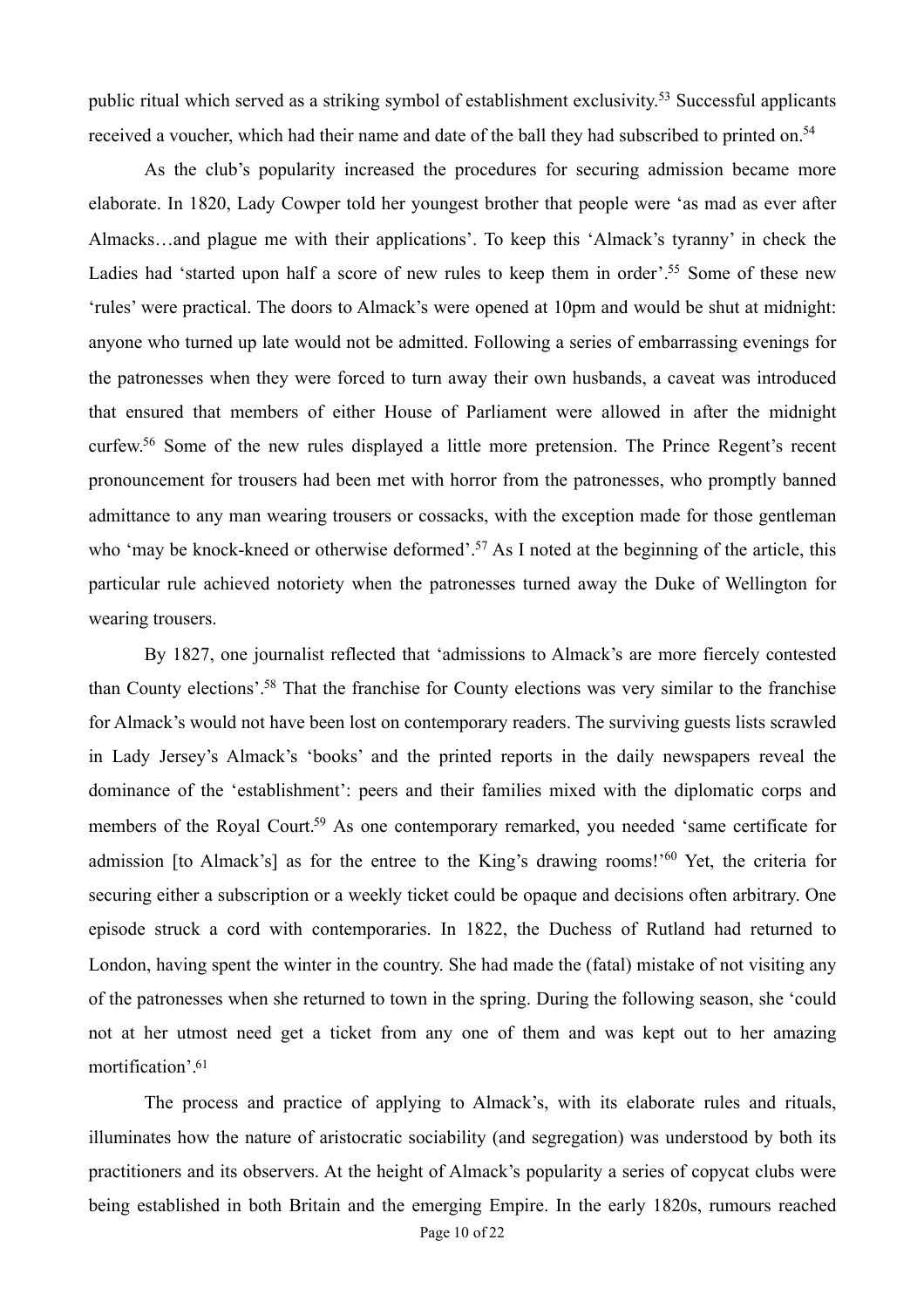<span id="page-10-0"></span>English shores that an 'Almack's' was being planned for Calcutta. Contemporaries greeted this news warmly, it would, they felt, be 'a most edifying improvement to the society of that place'. As, in their words, 'the best society of Calcutta is composed indiscriminately of all persons', it was felt that the appearance of an Almack's, which controlled admittance in a similar way as its London namesake, might guard against 'barbarous' and 'vulgar' society[.](#page-19-17)<sup> $62$ </sup> This discourse that linked Almack's with aristocratic social exclusivity is evidenced in other contemporary commentary. In 1852, Punch magazine printed satirical instructions to the new Ambassador to Washington, one of which read—'never permitting the atmosphere of a monarchy and more especially the intoxicating and deleterious atmosphere of Almack's'[.](#page-19-18) [63](#page-19-18)

<span id="page-10-5"></span><span id="page-10-4"></span><span id="page-10-3"></span><span id="page-10-2"></span><span id="page-10-1"></span> This preoccupation with Almack's within a wider context of aristocratic dominance also held strong in London, as the poet Luttrell noted 'If once to Almack's you belong. Like monarchs you can do no wrong: But banished thence on Wednesday night, by jove you can do no right.['64](#page-19-19) The patronesses 'selection with a vengeance' was 'the very quintessence of the aristocracy'[.](#page-20-0)<sup>[65](#page-20-0)</sup> As one contemporary noted with 'three-fourths of nobility knock[ing] in vain for admission. Into this sanctum sanatorium of course the sons of commerce never think of entering.<sup>['](#page-20-1)[66](#page-20-1)</sup> A night at Almack's was one way of avoiding 'a great deal of brass—your tradesmen, your walking gentleman, your creditors of much more drossy characters'[.](#page-20-2)<sup>[67](#page-20-2)</sup> That Lady Jersey, owner and partner of the bank Child &co., was the Patroness most against granting tickets to the 'sons of commerce' was irony not lost on contemporaries: in 1839, *The Satirist* noted that 'the origin of some of these ladies, and their husbands, are not so very remote as to challenge or defy examination'[.](#page-20-3)<sup>[68](#page-20-3)</sup> The admissions process, coupled with the competition for tickets, demonstrated the particular meanings contemporaries attached to Almack's: to be sure, it was a place of frivolity away from the confines of the family home, but it also served as both a symbol and instrument of aristocratic exclusivity and sociability.<sup>69</sup>

#### <span id="page-10-7"></span><span id="page-10-6"></span>**'Female Despots': Almack's and the language of influence**

<span id="page-10-8"></span>Almack's, then, operated at the intersection of the public and the private. On the one hand, the establishment was supported by familiar networks and acquaintance relations; securing admission often relied on a social connection to one of the patronesses. On the other, Almack's was situated among the impersonal urban space of London's West End; to enter the building, guests would have to walk through a crowded courtyard (the archway entrance being too small for carriages) and were sometimes confronted by a mob[.](#page-20-5)<sup>[70](#page-20-5)</sup> That women were at the forefront of this establishment opens up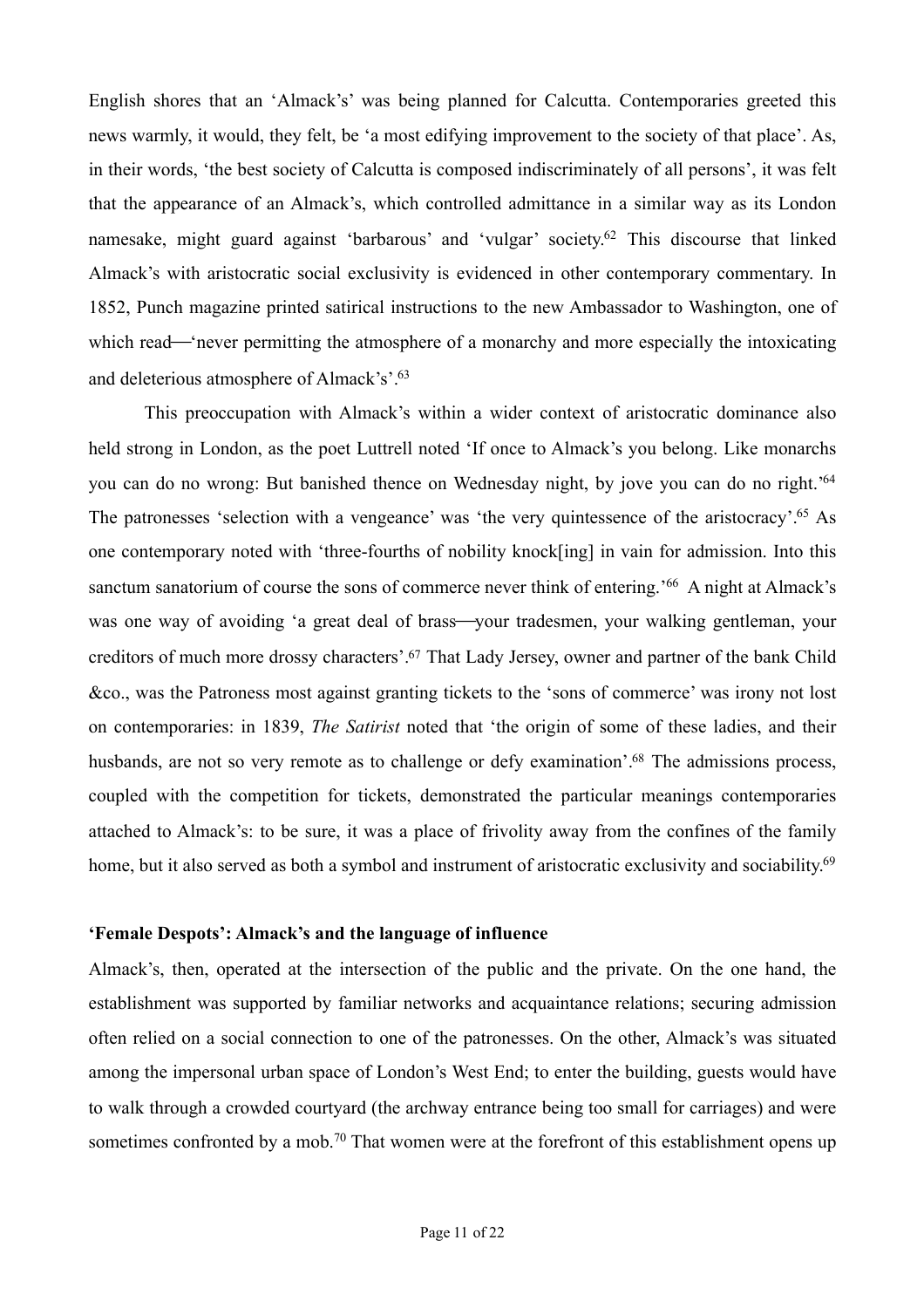a further, significant line of enquiry. How was their power and influence understood by contemporaries?

<span id="page-11-0"></span> Following the club's inception, there had been some chatter about the 'female coterie' that controlled admission, but it was often isolated. Rather, it was William Almack & his male staff, who were the focus of any sustained social commentary. Yet, by the opening decade of the nineteenth century the tenor of this commentary was beginning to shift. Increasingly, the focus fell on the female patronesses. In part, this was symptomatic of the club's ownership. In 1809, Elizabeth Pitcairn inherited the business from her brother. Pitcairn has left few archival traces, but it is possible to track her growing commercial success through her insurance policies. By 1830, she had built up a healthy commercial property portfolio, with a number of business in and around Pall Mall[.](#page-20-6)<sup>[71](#page-20-6)</sup> Yet, unlike her father or her brother, it seems that Pitcairn was not closely associated with Almack's. This shift is identifiable in the absence of Pitcairn in the advertisements for subscriptions and tickets placed in the national press at the beginning of each Season. Both her father and brother had placed these adverts themselves, but after 1809, it was the female patronesses who were named in the press. The shift from owner to patronesses signifies a broader change. From the 1810s, contemporary commentary about Almack's was increasingly concerned with the patronesses as a collective unit. Despite the considerable reputation each female Patroness often possessed individually, the patronesses were often considered and judged together. This discursive preoccupation with the collective governing body of Almack's was underpinned by particular concerns about aristocratic femininity and female political power. [72](#page-20-7)

<span id="page-11-3"></span><span id="page-11-2"></span><span id="page-11-1"></span> That Almack's sat in-between the public and the parochial left the patronesses in a precarious position. Neither operating on behalf of familiar interests, as was the case with most electioneering efforts, nor fully transgressing into the public—a *mistake* Lady Jersey made during her defence of Queen Caroline—the patronesses became a focal point for contemporary discussions around contested notions of femininity[.](#page-20-8)<sup>[73](#page-20-8)</sup> One strain of these discussions, which stressed both aristocratic status and feminine qualities, came to the fore in the processes to appoint a new female patronesses. If a new patroness was needed, as it was after Lord Castlereagh's suicide and Prince Lieven's recall to St Petersburg, the position was often advertised. The competition often 'caused more rivalry than the speakers Chair', for as Lady Jersey reportedly pointed out to George IV, 'Kings may do much but they can not govern Almack's'[.](#page-20-9)<sup>[74](#page-20-9)</sup> Often, newspapers and periodicals would report on the procedures, outlining the eligibility for the post. For instance, a birth certificate needed to accompany the application, as evidence that the applicant was a 'complete member of the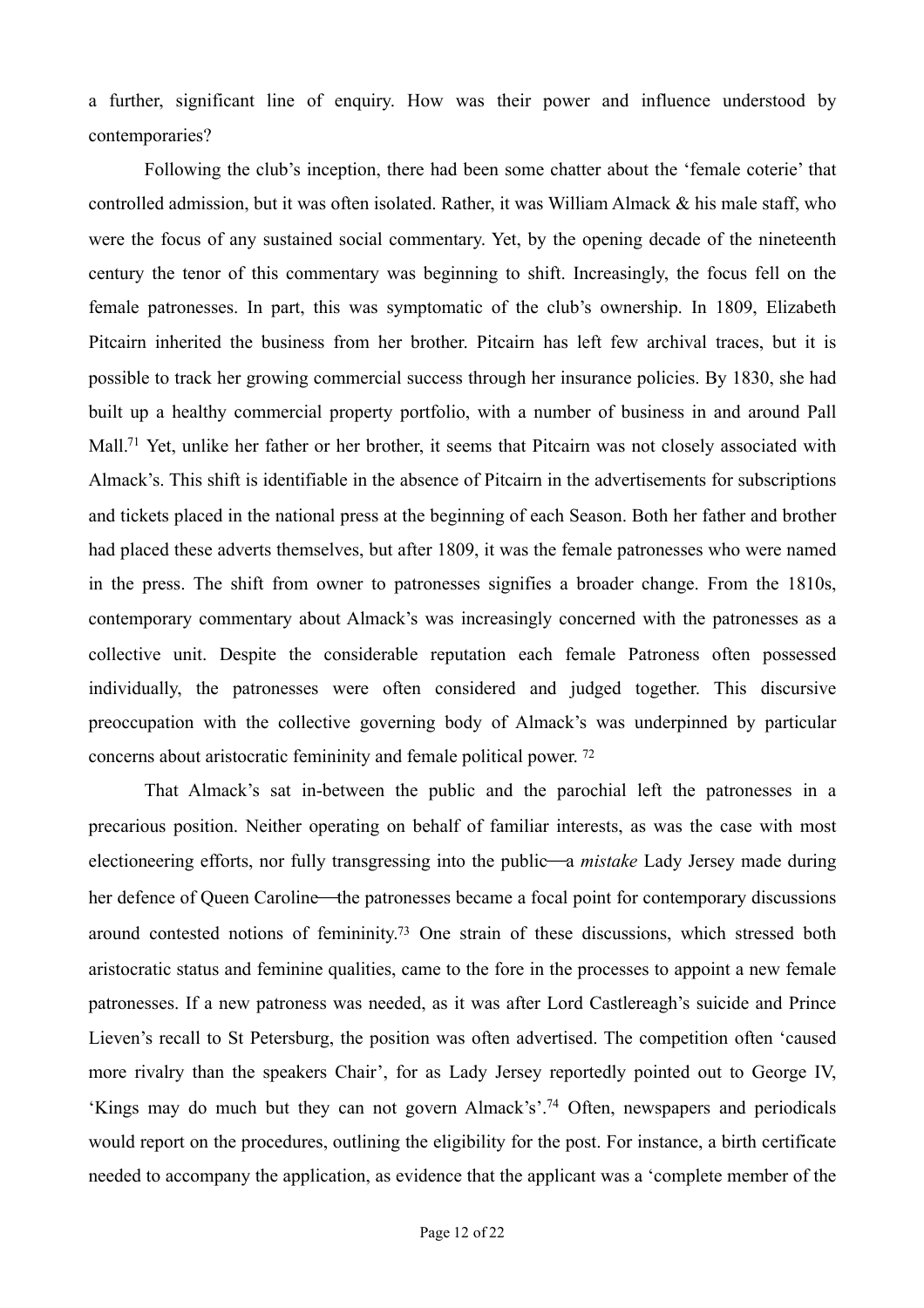peerage'. Similarly, an applicant could not be known to be someone's mistress—that many of the patronesses were well known mistresses, often with the same men, was clearly overlooked. Some publications went further. In 1823, John Bull, printed a satirical advert, which outlined the ideal qualities for a patroness. The applicants had to be a 'person of undeniable character, quick parts, good address and well know', she needed a 'good memory, running hand and arithmetic' ability. 'No very good natured person need apply as it takes too much time to get rid of this quality'. Instead her manners must be 'decided' and she must be able to 'practice with precision the art of cutting'[.](#page-20-10)<sup>[75](#page-20-10)</sup> This public consideration of the ideal feminine traits of future patronesses shifted attention towards the particular position these women occupied.

<span id="page-12-0"></span> While some commentators congratulated the patronesses for creating a 'temple of taste and a shrine of elegance', others were more critical of the femininity on display. In 1832, *The World of Fashion and Continental Feuilletons,* explored the conspicuous activity of the 'political ladies' of Almack's. While 'female politicians' were noted for their enthusiasm, the paper noted that 'we dislike to see them emerge from the retirement of private life, and interfere in public business, for which they cannot possibly be capacitated'. Instead, 'Almack's should be the sphere of those noble ladies' exertions and their politics the politics of the *ton'.*<sup>[76](#page-20-11)</sup> Criticism often focused on the dichotomy between ideals of domesticity and femininity and the position of patronesses. In 1839, *The Satirist,* a frequent critic of Almack's, felt compelled to point out 'a curious fact…almost all the committee are celebrated for the most tyrannie [sic] domestic sway, or to use a homely idiom, have hen-pecked husbands'. [77](#page-20-12)

<span id="page-12-3"></span><span id="page-12-2"></span><span id="page-12-1"></span> That the patronesses were considered unable to balance their public role with contemporary ideals of femininity is, of course, a trope that extends beyonds the confines of Regency Britain. Yet, it was not just failures of domesticity that preoccupied observers. Significantly, the activities of the patronesses were appropriated by commentators as a means of articulating their own unstable notions of female influence. *The Morning Chronicle's* satirical observation accusation that the patronesses 'always love to wear the breeches' following the Duke of Wellington's incident spoke to wider commentary. The apparent control the patronesses exercised over London society was simultaneously ridiculed and criticised. By the late 1810s, the rhetoric surrounding Almack's was permeated with notions of power. In some quarters, this often took the form of a recognition of the influence some aristocratic women could hold. For instance, in 1831, *The Times* reporting a rumour that the Kings Guards were going to disbanded referred to the patronesses of Almack's as 'female politicians', alongside members of the Royal Household[.](#page-20-13)<sup>[78](#page-20-13)</sup> While some publications merely sought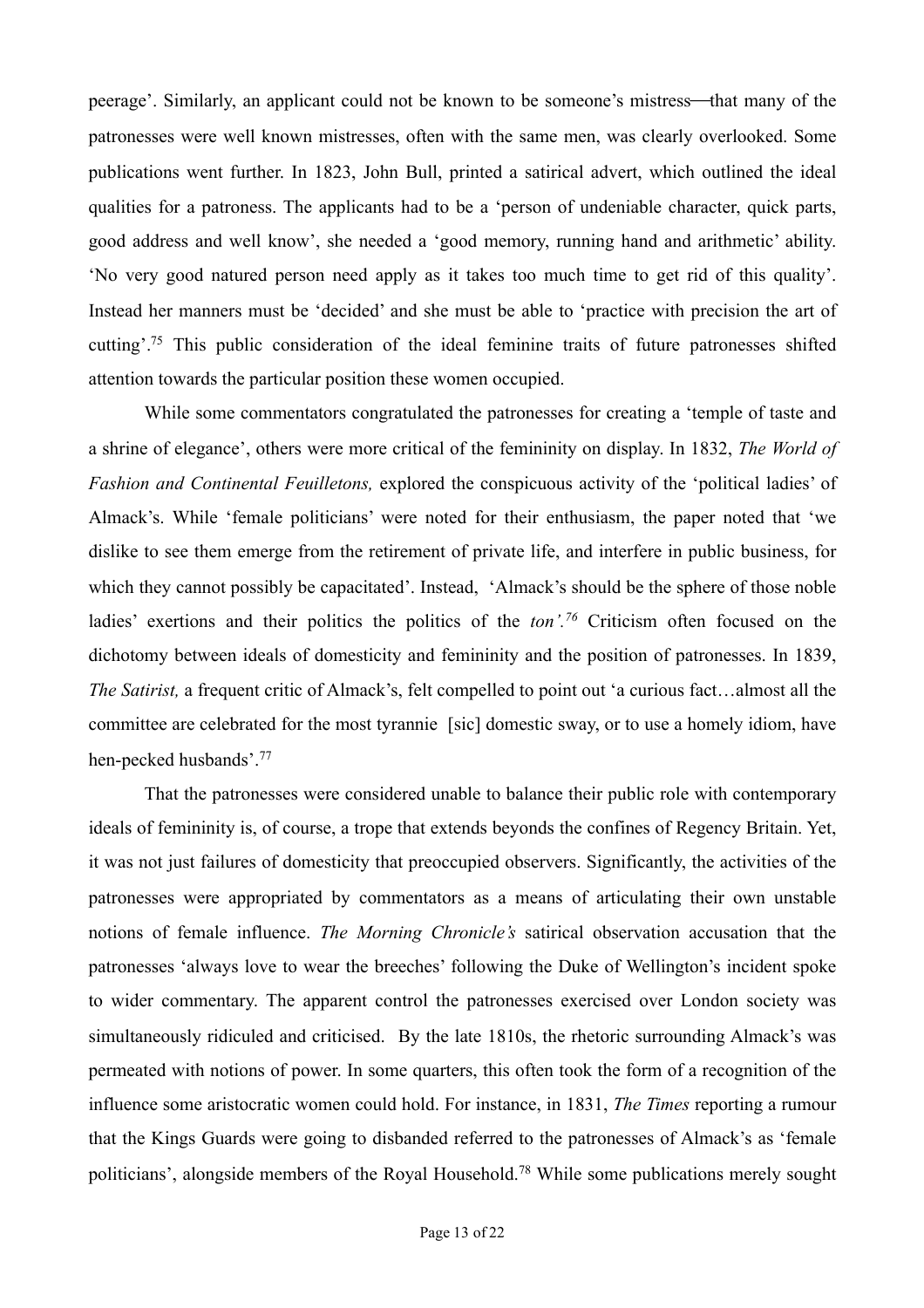to recognise the influence of the patronesses, others were more critical. When Marianne Spencer Stanhope Hudson published her three volume 'Almack's: A Novel' in 1826, she ran the dedication:

TO THAT MOST DISTINGUISHED AND DESPOTIC CONCLAVE.

Composed of their High Mightinesses

THE LADIES PATRONESSES OF THE BALLS AT ALMACK'S,

The Rulers of Fashion, the Arbiters of Taste,

The Leaders of Ton, and the Makers of Manners,

Whose sovereign sway over "the world" of London has long been established on the firmest basis.

Whose Decrees are Laws, and from whose judgement there is no appeal;

To these important Personages, all and severally.

Who have formed, or who do form, any part of that

ADMINISTRATION,

USUALLY DENOMINATED

THE WILLIS COALITION CABAL,

Whether Members of the Committee of Supply,

or

CABINET COUNSELLORS,

Holding seats at the Board of Control,

THE FOLLOWING PAGES,

Are, with all due respect, humbly dedicated by

<span id="page-13-5"></span><span id="page-13-4"></span>AN OLD SUBSCRIBER.

<span id="page-13-6"></span><span id="page-13-3"></span><span id="page-13-2"></span><span id="page-13-1"></span><span id="page-13-0"></span>The images of power invoked by Hudson was indicative of wider discourse which sought to criticise and ridicule the influence of the patronesses. Throughout the first three decades of the nineteenth century, newspapers and periodicals likened the patronesses to the Spanish inquisition, a[n](#page-20-14)d the Venetian council of ten<sup>[79](#page-20-14)</sup> and they were considered to be 'part of the British constitution', 'a Cabinet'[,](#page-20-17)<sup>80</sup> 'a secret conclave', <sup>81</sup> 'a coalition cabal', <sup>82</sup> 'despotic'<sup>[83](#page-20-18)</sup>, 'select freemasonry', <sup>[84](#page-20-19)</sup> 'despots', a 'board of control' and 'Cabinet counsellors'[.](#page-20-20) [85](#page-20-20)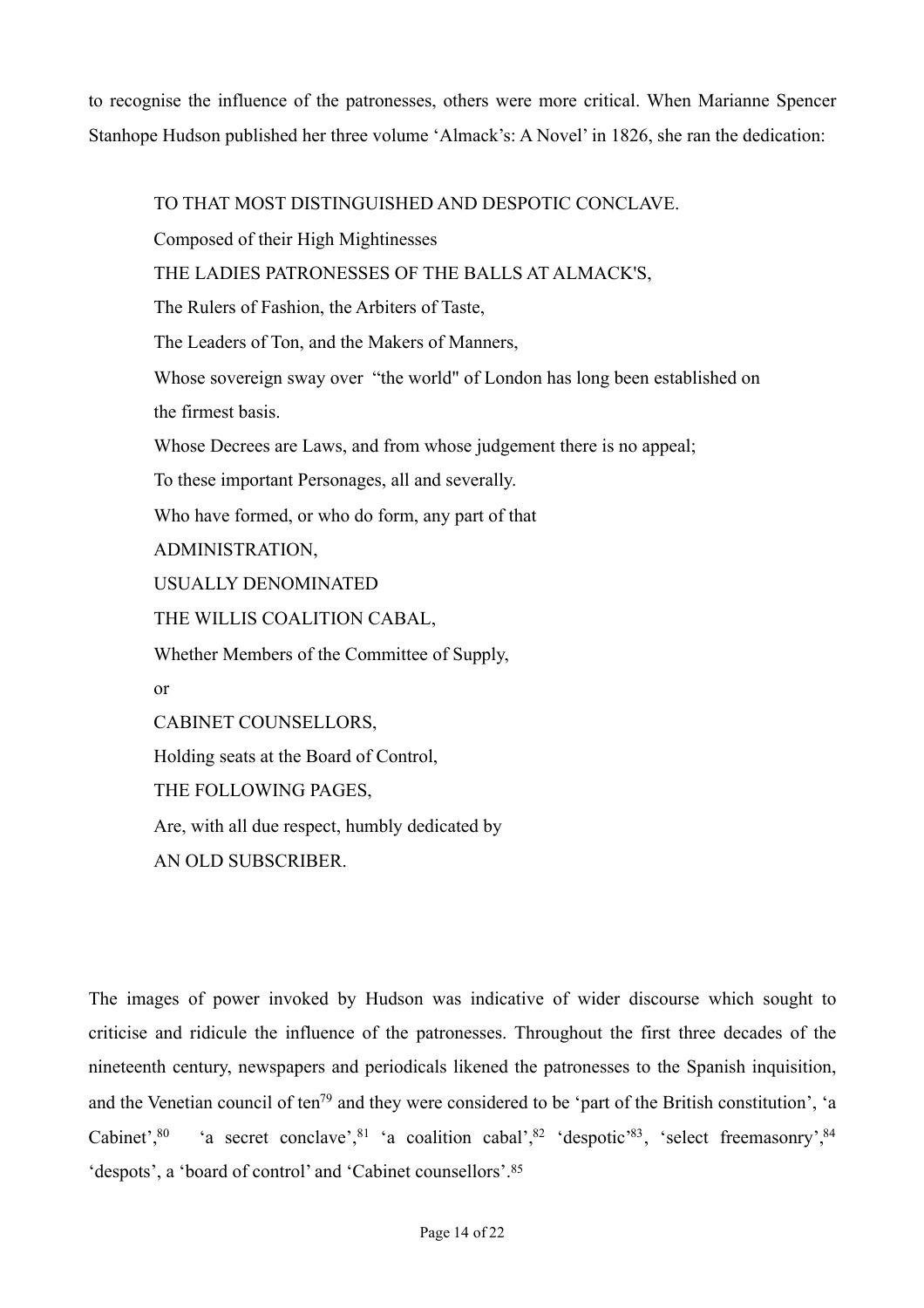This cultural commentary, underpinned with explicit metaphors of influence and power, functions as an indicator of the anxiety that surrounded female influence. That the language of uncontrolled power dominated contemporary discourse about the patronesses was symptomatic of their own layered identities. At Almack's, the Patronesses acted as gatekeepers for elite London society, deciding who was and who was not worthy of a ticket. In this sense, the Patronesses were transgressors in the homosocial world of London's clubland, and as result, were able to play their own part in the formation of their class. Outside Almack's, the patronesses had their own particular, and often political, identities. To varying degrees and in varying ways, the women were often involved in local, national, and international politics. For instance, Lady Castlereagh acted as advisor for her husband, Ladies Cowper and Jersey were eminent hostesses, advisors, and confidants for a number of leading politicians, and Princesses Lieven and Ezterhazy were prominent figures in European politics, with Lieven often involved in British domestic politics[.86](#page-21-0) These individual identities did not compete with the collective identity of the patronesses, rather it produced a confluence which allowed contemporaries an opportunity to express their particular concerns about the role and function aristocratic women should or could play in Regency society.

## <span id="page-14-0"></span>**Conclusion**

<span id="page-14-3"></span><span id="page-14-2"></span><span id="page-14-1"></span>By the early 1830s, some commentators were beginning to call time on Almack's. In 1831, under an article entitled 'Reform', *The Satirist* noted that Almack's was 'thinly attended', indicative of 'a very sensible change taking place, and the reign of the "Exclusives" appears to rapidly on the wane'[.](#page-21-1)<sup>[87](#page-21-1)</sup> Here, there was an explicit link made between the calls for Parliamentary Reform and the popularity of Almack's, the assumption made that the weaker the hold of the aristocracy on Westminster politics the less need for exclusive establishments like Almack's. The *Quarterly Review* reached a similar conclusion in 1840, when it reflected on the falling popularity of Almack's: 'a clear proof that the palmy days of exclusiveness are gone by in England; and though it is obviously impossible to prevent any given number of persons from congregating and reestablishing an oligarchy, we are quite sure that the attempt would be ineffectual, and that the sense of their importance would extend little beyond the set.['](#page-21-2)<sup>[88](#page-21-2)</sup> Other commentators looked not towards reform, but towards the throne. For some contemporaries, the accession of Queen Victoria 'made it moredifficult for powerful ladies of the aristocracy to sustain that leadership of fashion'.<sup>[89](#page-21-3)</sup> There was some accuracy to these predictions. From the early 1840s, Almack's struggled to maintain its social dominance. Despite efforts to revive interest in the weekly balls, by the 1840s these had been largely replaced with high-profile philanthropic events, such as the relief held for Polish refugees in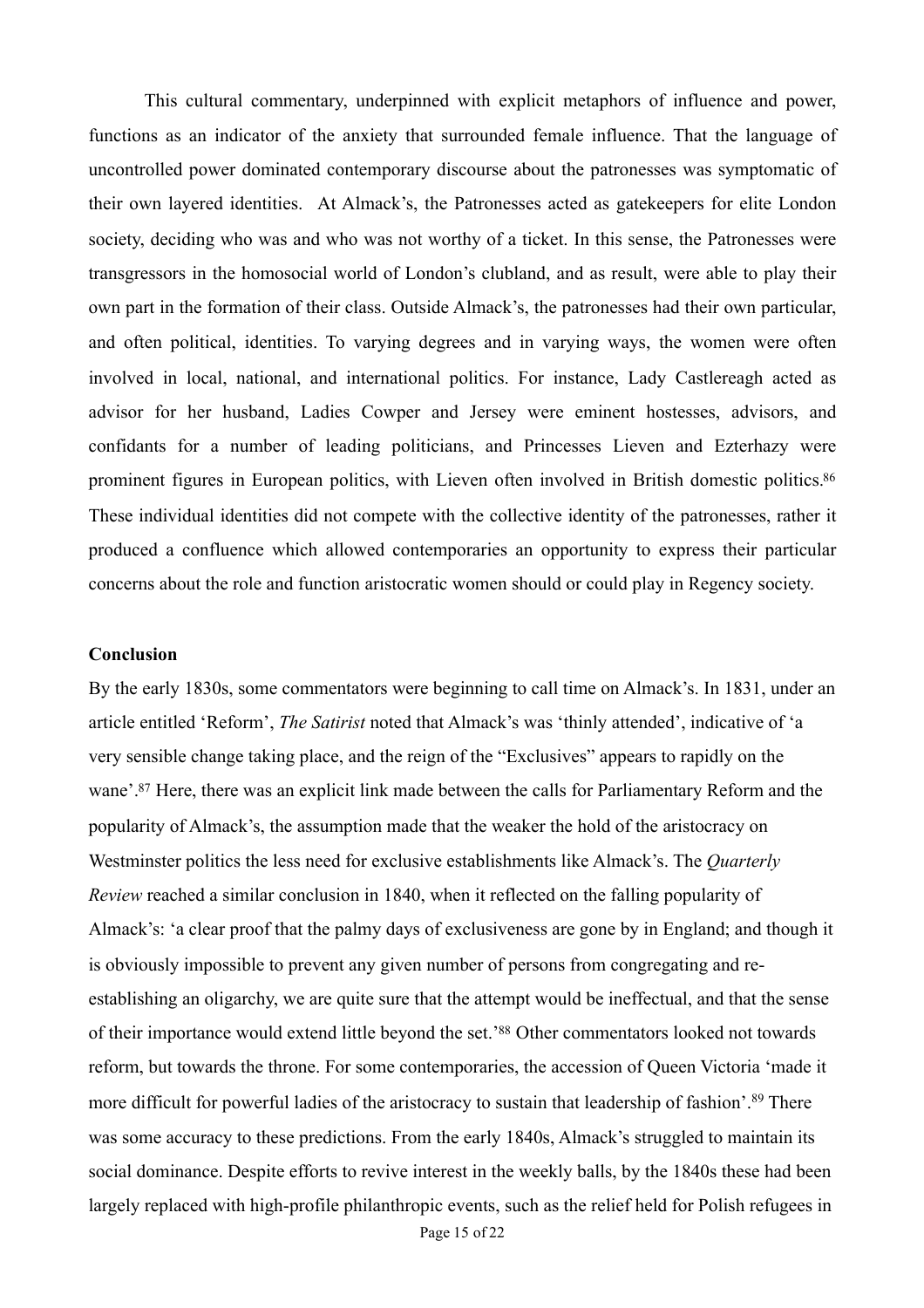<span id="page-15-0"></span>the wake of the 1848 Revolution and for the fundraiser for distressed needlewomen. These philanthropic events, which barely featured in Almack's calendar before 1832, fit into wider gendered discourses about feminine propriety that Jennifer Hall-Witt has identified in her consideration of opera and elite culture.<sup>[90](#page-21-4)</sup> Gradually, the building was opened up for meetings, debates, and talks that seemed at odds with its heritage as a site for an aristocratic oligarchy. While the establishment itself struggled through the mid-century, re-emerging in 1871 as the Willis's Rooms, it did become a site of contested memory. The gossip that had surrounded the club during its heyday transformed into rumour and hearsay. In particular, the anecdote about the Duke of Wellington turning up at Almack's in trousers got told and re-told throughout the Victorian period, often being muddled up with a different rumour about Lord Londonderry being turned away for beinglate.<sup>[91](#page-21-5)</sup> Almack's would also become a literary trope for aristocratic exclusivity, providing suitable Regency landscapes in silver-fork novels[.](#page-21-6)<sup>[92](#page-21-6)</sup> Here, fiction intimates life: Almack's afterlife as a symbol of aristocratic oligarchy closely mirrored its contemporary understanding. It is clear, then, that by the mid-nineteenth century Almack's was no longer a site of aristocratic female influence. Yet, we should be cautious in co-opting Almack's as an allegory for the demise of aristocratic female influence. Indeed, as Kim Reynolds has explored, aristocratic women—some of whom had been patronesses—were able to exercise political and social influence throughout the Victorian period, in a variety of different contexts.

<span id="page-15-3"></span><span id="page-15-2"></span><span id="page-15-1"></span>But, as one contemporary put it, 'what is it to us, to the world, that the constitution of the place is ridiculous?['](#page-21-7)<sup>[93](#page-21-7)</sup> Almack's was both a site and symbol of aristocratic exclusivity for almost a century, and its history offers an extension of our understanding of both aristocratic society and female elite public activity in the late eighteenth and early nineteenth centuries. Its organisation, function and influence resulted in particular social and gendered meanings. Depending on the gaze, it was a bastion of aristocratic exclusivity, a stronghold of female influence, a symbol of aristocratic corruption, a warning of female frivolity or a display of aristocratic respectability (and sometimes, it was a combination of all these things). This article has considered these layered understandings of Almack's, and, in doing so, has provided a different picture to the one currently present in the historiography. First, it has argued that the internal organisational structures of Almack's allowed the patronesses the opportunity to exercise social influence at the heart of London Society. Second, it contends Almack's was understood as a site and symbol of aristocratic exclusivity (and not just a marriage market). And third, it suggests that Almack's should be considered as one site of aristocratic female power in the early nineteenth century, not a symbol of powerlessness. More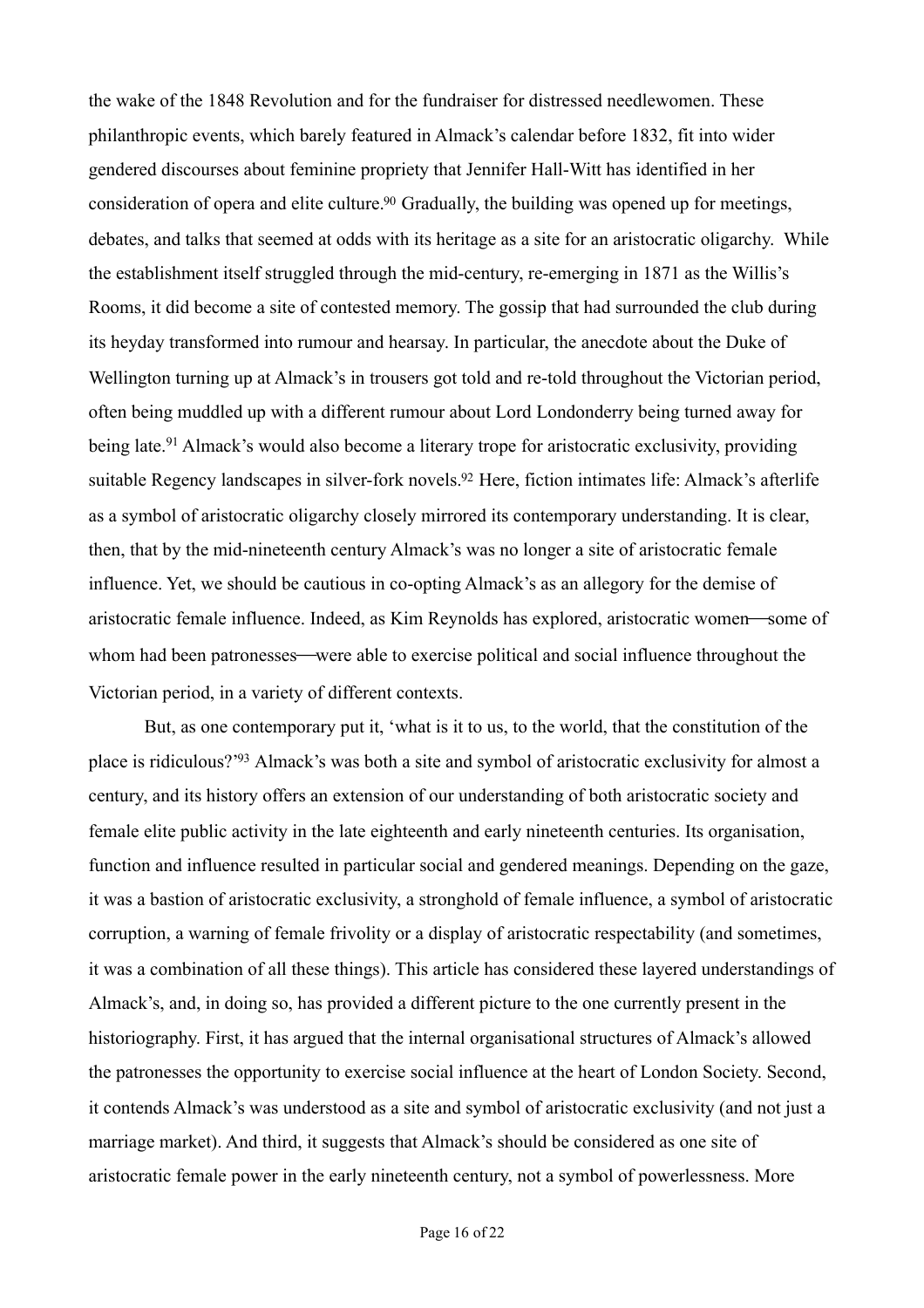broadly, it suggests the need for further research into the shifting contours of aristocratic female influence across the opening of the nineteenth century.

<span id="page-16-1"></span>While Almack's did not have the same procedures and structures as other members clubs in London, but [2](#page-0-1) contemporaries would often refer to it as a 'club'.

<span id="page-16-2"></span><sup>[3](#page-0-2)</sup> Edwin Beresford Chancellor, (1922) *Memorials of St James' Street, together with the annals of Almack's,* (London:Grant Richards LTD), pp. 209-210

<span id="page-16-3"></span><sup>[4](#page-0-3)</sup> The Morning Chronicle, 28 April 1819

<span id="page-16-4"></span><sup>[5](#page-1-0)</sup> The Morning Chronicle, 13 May 1819

<span id="page-16-5"></span>For example, see, *Pall Mall Gazette,* 31 August 1899 and *Daily News*, 28 December 1900. [6](#page-1-1)

<span id="page-16-6"></span> See, Jane Rendell (2002) *The Pursuit of Pleasure: Gender, Space, and Architecture in Regency London* (London: The [7](#page-1-2) Athlone Press), in particular Chapter 4: Almack's Assembly Rooms - Exchanging Property pp. 86-103; Judith S. Lewis (2003) *Sacred to Female Patriotism: Gender, Class, and Politics in Late Georgian Britain* (New York: Routledge); Peter Mandler, From Almack's to Willis's: Aristocratic Women and Politics, 1815-1867, in Amanda Vickery (Ed.) (2001) *Women, Privilege, and Power: British Politics, 1750 to the Present* (Stanford: Stanford University Press) pp.  $152 - 167$ 

<span id="page-16-7"></span><sup>[8](#page-1-3)</sup> A number of London clubs have left comprehensive archives, containing membership books, betting books, and minutes of meetings. Some of these are still held by the institutions themselves (see, for instance, the holdings for Athenaeum Club, Carlton Club, Garrick Club and Reform Club), while others are held in public record offices (the London Metropolitan Archives holds the archives for the Army and Navy Club and Brook's, among others).

<span id="page-16-8"></span>Elaine Chalus (2005) *Elite Women in English Political Life, c. 1754-1790* (Oxford: Clarendon) p. 5 [9](#page-1-4)

<span id="page-16-9"></span><sup>[10](#page-2-0)</sup> Lewis *Sacred to Female Patriotism* p. 3

<span id="page-16-10"></span><sup>[11](#page-2-1)</sup> Kim Reynolds (1998) *Aristocratic Women and Political Society in Victorian Britain* (Oxford: Clarendon Press).

<span id="page-16-11"></span><sup>[12](#page-2-2)</sup> Hannah Greig (2013) *The Beau Monde: fashionable society in Georgian London* (Oxford: Oxford University Press) p. 27

<span id="page-16-12"></span><sup>[13](#page-2-3)</sup> Leonore Davidoff (1973) *The Best Circles: Society Etiquette and the Season* (London: Croom Helm) p. 17

<span id="page-16-13"></span><sup>[14](#page-2-4)</sup> Mandler, From Almack's to Willis's, Vickery (Ed.) *Women, Privilege, and Power* p. 160; Lewis *Sacred to Female Patriotism* p. 95

<span id="page-16-0"></span>I am grateful to the London Metropolitan Archives for granting me permission to reference their collections. A very **[1](#page-0-0)** early version of this paper was given at the Gender in the European Town Conference – I would like to thank the audience members for their enthusiastic and helpful questions and feedback. Finally, I am grateful to Emma Griffin and Andy Willimott for reading earlier versions of this article, as well as the two reviewers for their careful and helpful suggestions.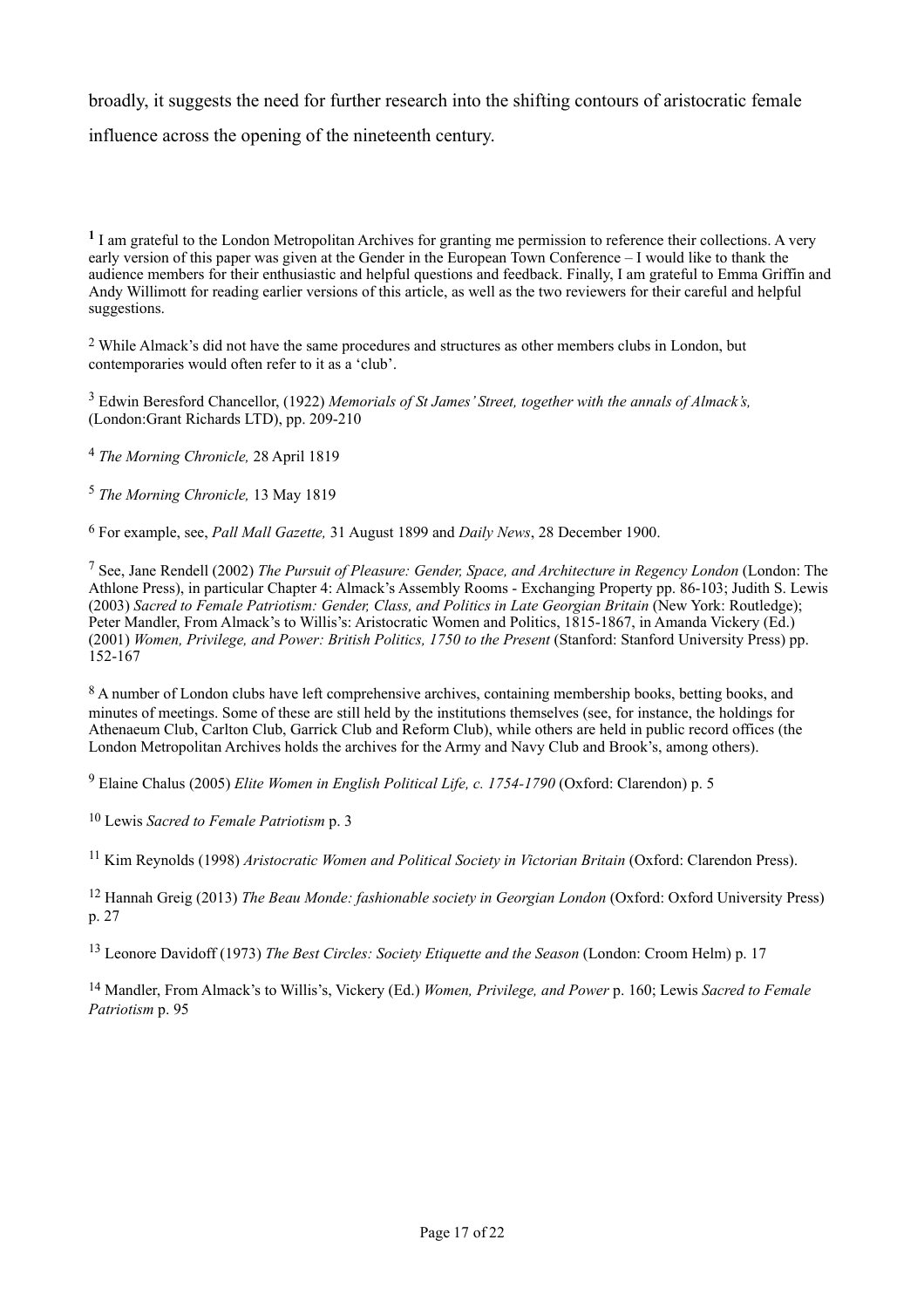<span id="page-17-0"></span><sup>[15](#page-3-0)</sup> The historiography on the relationship between women and the public and the private spheres is vast. The following provide key overviews of the debate: Leonore Davidoff & Catherine Hall (1987) *Family Fortunes: men and women of the English middle class, 1780–1950* (London: Routledge); Linda. K. Kerber (1988) Separate Spheres, Female World, Woman's Place: the rhetoric of women's history, *Journal of American History*, 75(1), pp. 9–39; Amanda Vickery (1993) Golden Age to Separate Spheres? A Review of the Categories and Chronology of English Women's History, *The Historical Journal*, 36(2), pp. 383–414; Leonore Davidoff (2003) Gender and the Great Divide: public and private in British gender history, *Journal of Women's History*, 15(1), pp. 11–27;[3]; Kathryn Gleadle (2007)'Revisiting Family Fortunes: reflections on the twentieth anniversary of the publication of L. Davidoff & C. Hall (1987) Family Fortunes: men and women of the English middle class, 1780-1850', *Women's History Review* 16, pp. 773-82; Susie Steinbach (2012) Can We Still Use 'Separate Spheres'? British History 25 Years after Family Fortunes, *History Compass*, 10(11), pp. 826–837.

<span id="page-17-1"></span> For discussions about the nature of male-only members clubs see: Anthony Lejeune (1979) *The Gentleman's Clubs of* [16](#page-3-1) *London* (London: Macdonald and Jane's); Lejeune (1993) *White's: The First Three Hundred Years* (London: A & C Black); Amy Milne-Smith (2006) 'A Fight to Domesticity? Making a Home in the Gentlemen's Clubs of London, 1880-1914', *Journal of British Studies,* 45, pp. 796-818; Milne-Smith (2009) Club Talk: Gossip, Masculinity and Oral Communities in Late Nineteenth Century London *Gender & History,* 12, pp. 86-106

<span id="page-17-2"></span><sup>[17](#page-3-2)</sup> Kathryn Gleadle (2009) *Borderline Citizens: Women, Gender, and Political Culture in Britain, 1815-1867* (Oxford: Oxford University Press) p. 65

<span id="page-17-3"></span><sup>[18](#page-3-3)</sup> Kathryne Beebe, Angela Davis and Kathryn Gleadle (2012) 'Introduction: Space, Place and Gendered Identities: Feminist History and the Spatial Turn' *Women's History Review* Vol. 12, No. 4, pp. 523-532 p. 528

<span id="page-17-4"></span> $19$  The metropolitan aristocracy enjoyed a particular social and cultural life that set them apart from some other members of the landed aristocracy. For a discussion of the particular social norms and characteristics of this group see Greig *Beau Monde* particularly pp. 1-32.

<span id="page-17-5"></span> For a discussion of these developments see: Greig (2013) *The Beau Monde*; George Macaulay Trevelyan (1938) *The* [20](#page-3-5) *English Revolution 1688-1689* (London: Taylor and Francis)*;* Frank O'Gorman, *The Long Eighteenth Century: British Political and Social History* (London: Bloomsbury Academic); Peter Jupp (2006), *The Governing of Britain 1688-1848: The Executive, Parliament and the People* (London: Routledge); Paul Langford (1991) *Public Life and Propertied Englishmen, 1689-1798* (Oxford: Oxford University Press); Amanda Vickery (2009) *Behind Closed Doors: At Home in Georgian England* (New Haven: Yale University Press).

<span id="page-17-6"></span><sup>[21](#page-3-6)</sup> For detailed information about these developments see Jupp *The Governing of Britain* pp. 1-102

<span id="page-17-7"></span>For full details of parliamentary sessions see Langford, *Public Life and Propertied Englishmen, 1689-1798* pp. 141-2 [22](#page-3-7)

<span id="page-17-8"></span><sup>[23](#page-4-0)</sup> For the most recent account of the London Season see: Greig, *The Beau Monde* 

<span id="page-17-9"></span><sup>[24](#page-4-1)</sup> Vickery, *Behind Closed Doors* p. 135

<span id="page-17-10"></span> For a discussion of English culture see John Brewer (2000) *Pleasures of the Imagination: English Culture in the* [25](#page-4-2) *Eighteenth Century* (London: Harper Collins)

<span id="page-17-11"></span><sup>[26](#page-4-3)</sup> Greig *The Beau Monde* p. 233

<span id="page-17-12"></span> $^{27}$  $^{27}$  $^{27}$  For a description of King Street during the late seventeenth and early eighteenth century see: F. H. Sheppard (ed.) (1960) *Survey of London: Volumes 29 and 30, St James Westminster, Part 1* (London: London County Council) pp. 295-307

<span id="page-17-13"></span> Mrs Harris to the Earl of Malmesbury [her son], 5 April 1764, in *A Series of Letters of the First Earl of Malmesbury,* [28](#page-4-5) *His Friends and Family from 1745-1820,* Vol. 1 (London: Richard Bentley) p. 107. For full biographical details of William Almack see, Philip Carter, *Almack, William (d. 1781)*, Oxford Dictionary of National Biography, (2004, online ed. 2008).

<span id="page-17-14"></span>*London Evening Post,* 15 November 1764 [29](#page-5-0)

<span id="page-17-15"></span> John Timbs (1866) *Club Life of London with Anecdotes of the Clubs, Coffee-Houses and Taverns of the Metropolis* [30](#page-5-1) *during the 17th, 18th and 19th Centuries,* Vol. 1, (London: Richard Bentley) p. 87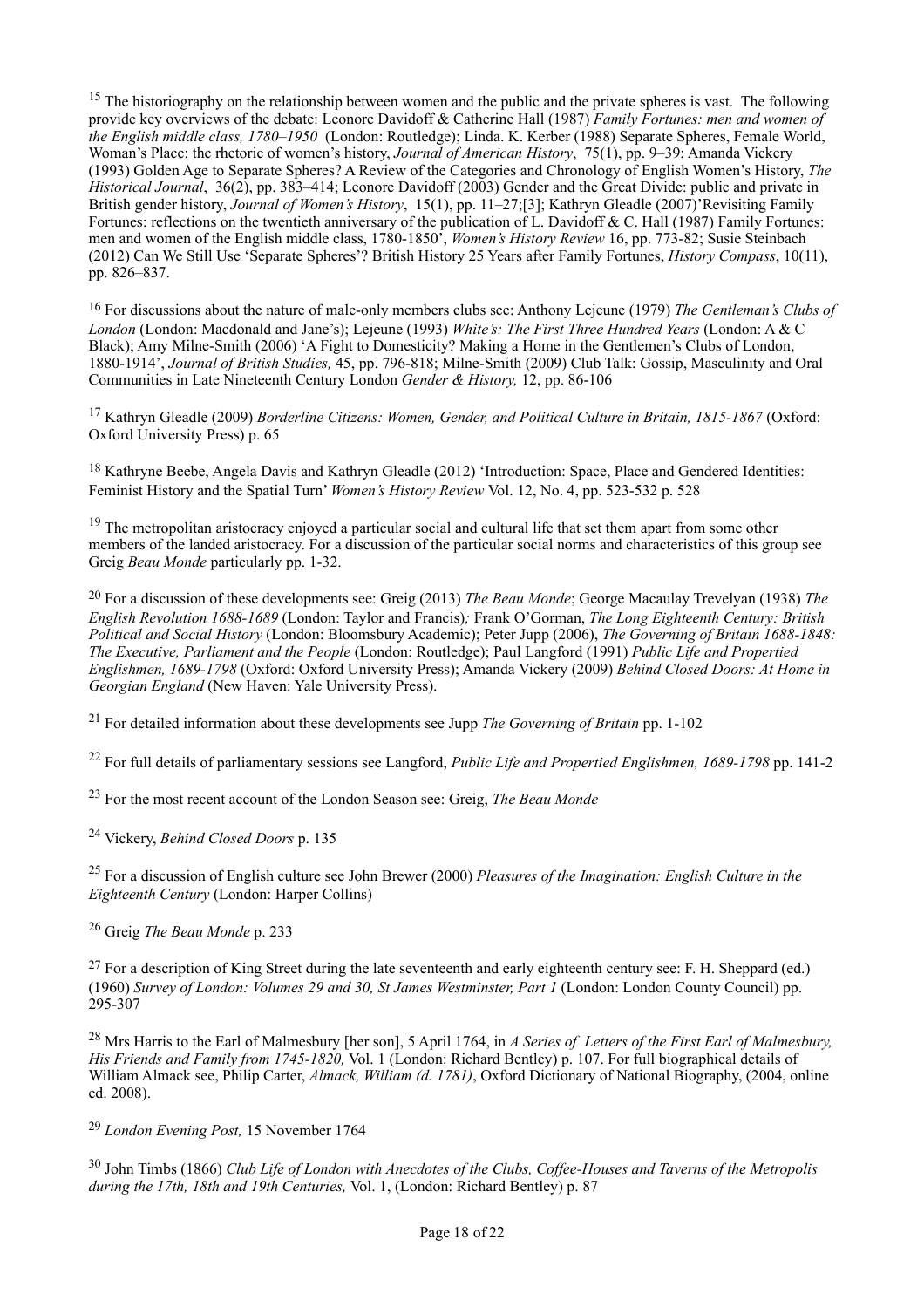<span id="page-18-0"></span><sup>[31](#page-5-2)</sup> See Rendell *The Pursuit of Pleasure* p. 92

<span id="page-18-1"></span> $32\text{By comparison, the subscription rate at the Pantheon was 6 Guineas and it was 5 Guineas at Mrs Cornelys. For details.$  $32\text{By comparison, the subscription rate at the Pantheon was 6 Guineas and it was 5 Guineas at Mrs Cornelys. For details.$ of the Pantheon subscription rate see: F. H. W. Sheppard (ed.) (1963) 'The Pantheon', in *Survey of London: Volumes 31 and 32, St James Westminster, Part 2*, ed. F H W Sheppard, pp. 268-283; Details of the subscription rate for Mrs Cornelys are harder to come by, 5 Guineas is suggested here: F. H. W. Sheppard (ed.) (1966) 'Soho Square Area: Portland Estate, Carlisle House, Soho Square', in *Survey of London: Volumes 33 and 34, St Anne Soho*, pp. 73-79. There was also a 5 Guineas subscription rate for the Bach-Abel concerts promoted by Mrs Cornelys, for more information see Simon McVeigh (1993) *Concert Life in London from Mozart to Haydn* (Cambridge: Cambridge University Press) pp. 13-15

<span id="page-18-2"></span><sup>[33](#page-5-4)</sup> Timbs *Club Life* p. 87

<span id="page-18-3"></span><sup>[34](#page-5-5)</sup> Timbs *Club Life* p. 87

<span id="page-18-4"></span><sup>[35](#page-5-6)</sup> An account of Almack's opening night can be found in Chancellor *Memorials of St James's Street*. The volume reprints a letter sent by Horace Walpole to Lord Hertford on 14 February 1765, in which Walpole expressed his disbelief that the Duke of Cumberland was in attendance: 'there is a vast flight of steps, and he was forced to rest two or three times. When he dies of it and how should he not? It will sounds very silly, when Hercules or Thesus ask him what he died of, to reply, 'I caught my death on a damp staircase at a new club-room'. The Duke died the same year that Almack's opened (see p. 199).

<span id="page-18-5"></span> The competition between Almack's and Corneyls is discussion in Gillian Russell (2007) *Women, Sociability and* [36](#page-6-0) *Theatre in Georgian London* (Cambridge: Cambridge University Press) pp. 63-87

<span id="page-18-6"></span> $37$  For information about the refurbishments carried out at Cornelys see: F. H. W. Sheppard (ed.) (1966) 'Soho Square Area: Portland Estate, Carlisle House, Soho Square', in *Survey of London: Volumes 33 and 34, St Anne Soho*, pp. 73-79. Similar information can also be found in Chancellor *Memorials of St James's Street* p. 199

<span id="page-18-7"></span> $38$  Initially, The Pantheon adopted a similar organisational model to Almack's, with admission secured on the basis of a recommendation of a titled women. This qualification was dropped shortly after opening.

<span id="page-18-8"></span><sup>[39](#page-6-3)</sup> For the growing popularity of Almack's during its early years see: L30/14/188/6 Frederick Howard, 5th Earl of Carlisle, to Thomas Robinson, 2nd Baron Grantham, 19 January 1773, where he describes how 'Almack's is much improved' and L30/14/226/9 Mr Thomas Lockhart to Thomas Robinson, 10 March 1773, where he describes how 'Almack's flourishes'. Both letters are held at Bedfordshire and Luton Archives and Records Service.

<span id="page-18-9"></span> $40$  Very little seems to be known about Elizabeth Pitcairn. Following her husband's death in 1809, Elizabeth was the rate payer for Almack's until her death. Through records of Sun Fire Insurance it is possible to trace Pitcairn's properties. In 1809, this included Ransom and Co Bankers on Pall Mall, Moore's in Crown Yard (near King Street), and Griffths and Harbold in Crown Mews. Twenty years later, she also owned the Travellers Club on Pall Mall, and more businesses in Crown Yard. For more details see MS 11936/522/10943575; MS 11936/448/832077; MS 11936/566/1308091, Records of Sun Fire Insurance, London Metropolitan Archives.

<span id="page-18-10"></span> $11$  It is difficult to piece together substantial evidence about the day-to-day organisation of Almack's. In part, this will be because there are no records of the weekly meetings the patronesses had. There is a also a paucity and irregularity to the surviving archival traces the individuals have left. While there are enough references in the archival collections of Lady Sarah Jersey, held at the London Metropolitan Archives, and in the collections of Lady Emily Cowper's correspondence held at the British Library and the University of Southampton Library to suggest that they were heavily involved in the day-to-day organisation of Almack's, it is very difficult to uncover sufficient archival holdings for the other patronesses.

<span id="page-18-11"></span><sup>[42](#page-6-6)</sup> Notebook, 1830 London Metropolitan Archives ACC 1128/204; Notebook bound in red leather inscribed 'Almack's' 1836 LMA ACC 1128/205

<span id="page-18-12"></span> Letter from Maria Edgeworth to Charles Sneyd Edgeworth, 12 April 1827, in Augustus J. C. Hare (ed.) (1894) *The* [43](#page-7-0) *Life and Letters of Maria Edgeworth,* 2 vols (London: Edward Arnold), II, pp. 150–51.

<span id="page-18-13"></span> Lady Cowper to Frederick Lamb, 4 May 1820, in Tresham Lever (Ed.) (1957) T*he Letters of Lady Palmerston:* [44](#page-7-1) *Selected and Edited from the Originals at Broadlands and Elsewhere* (London: John Murray) p. 33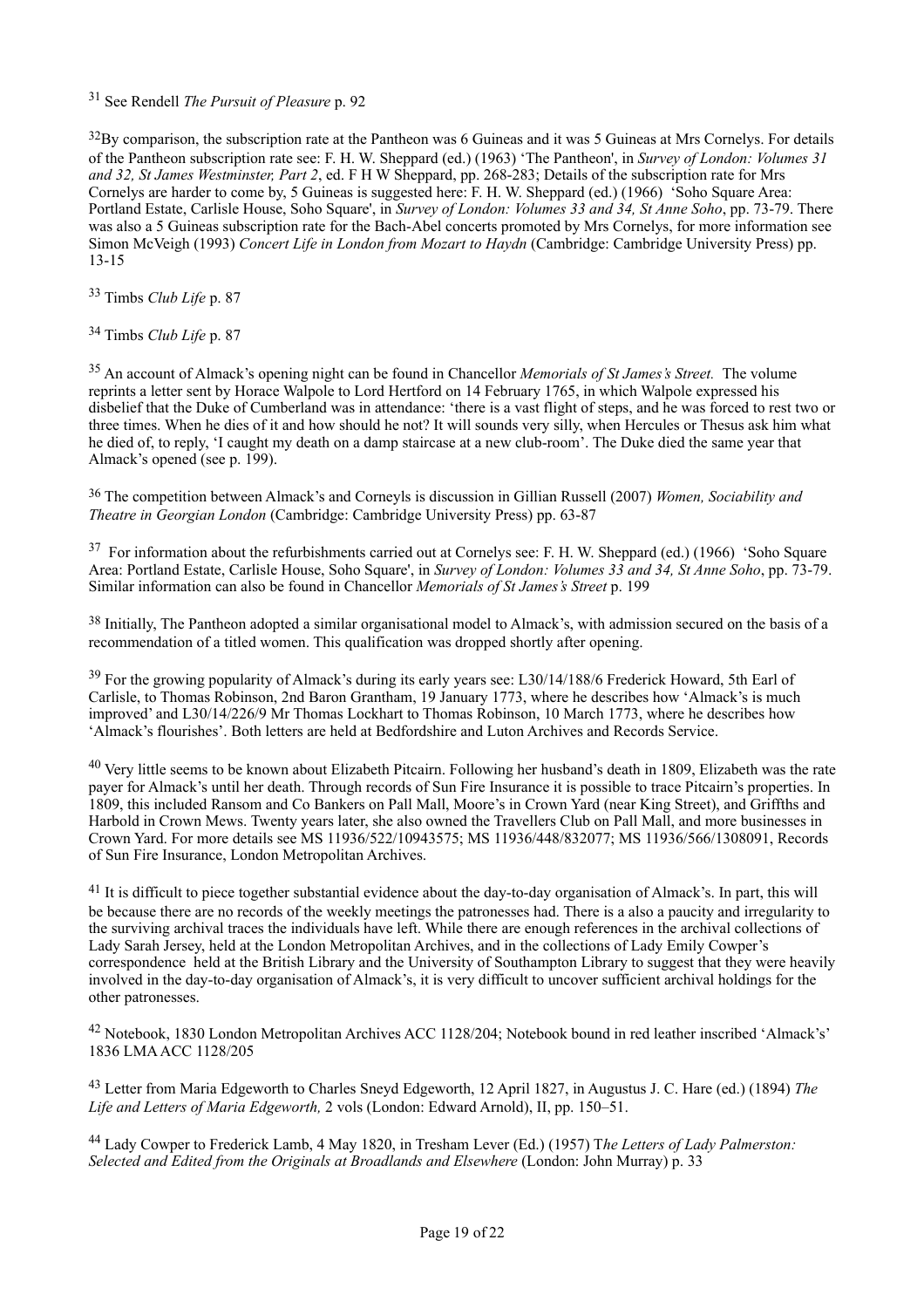<span id="page-19-0"></span><sup>[45](#page-7-2)</sup> Some of the first scores that carry claim that they were performed at Almack's appear in the 1770s (see, for instance, David Rutherford, Complete Collection of one hundred & twelve of the most celebrated Minuets with their Basses ... which are now ... [...] Perform'd at Almack's and the Pantheon, etc.) (London: John D. Rutherford).) Music scores held at the British Library suggest that the peak of these publications is between 1815 and 1835. During these years, at least one music score a year is published carrying the claim that it had been performed at Almack's.

<span id="page-19-1"></span><sup>[46](#page-7-3)</sup> Since its inception, Almack's had hot cramped rooms: Bedfordshire and Luton Archives and Record Service, L30/14/145/5 Lady Mary Grey to Lady Mary Forbes, 11 May 1780.

<span id="page-19-2"></span><sup>[47](#page-7-4)</sup> For instance, Philipp Von Neumann, an Austrian diplomat, learnt about the Government's decision to bring forward the Pains and Penalties Bill at Almack's. See: John Bew (2011) *Castlereagh: Enlightenment, War and Tyranny* (London: Quercus) p. 489; The patronesses sometimes used the establishment to publicly engage with particular causes. For instance, for the benefit of the Spitalfield weavers (see: *John Bull* 23 March 1829); for distressed needlewomen (see *The English Gentleman,* 2 May 1846) and to the assist Polish Refugees following the 1848 Revolutions (see *The Times,*  2 March 1848; *John Bull* 3 June 1848)

<span id="page-19-3"></span><sup>[48](#page-7-5)</sup> Rendell *The Pursuit of Pleasure* pp. 86-92

<span id="page-19-4"></span><sup>[49](#page-8-0)</sup> Rendell *The Pursuit of Pleasure* p. 92

<span id="page-19-5"></span><sup>[50](#page-8-1)</sup> 'Almack's'in *Chambers Edinburgh Journal* (Edinburgh: William and Robert Chambers) Vol. VI no. 261-312 (1838) p. 125

<span id="page-19-6"></span><sup>[51](#page-8-2)</sup> Notebook, 1830 London Metropolitan Archives ACC 1128/204; Notebook bound in red leather inscribed 'Almack's' 1836 LMA ACC 1128/205

<span id="page-19-7"></span><sup>[52](#page-8-3)</sup> Chancellor, *Memorials of St James' Street* p. 222

<span id="page-19-8"></span><sup>[53](#page-9-0)</sup> A discussion of the subscriptions procedures can be found here: 'Almack's' in Chambers Edinburgh Journal (Edinburgh: William and Robert Chambers) Vol. VI no. 261-312 (1838) pp. 125-126

<span id="page-19-9"></span> $<sup>54</sup>$  $<sup>54</sup>$  $<sup>54</sup>$  Due to the ephermal nature of the tickets, very few have survived. There is a surviving voucher that once belonged to</sup> the Marchioness of Buckingham for Wednesdays in April 1817: The Huntingdon Library, Stowe Papers, STG Misc Box 7 (Almack's Voucher).

<span id="page-19-10"></span>Lady Cowper to Frederick Lamb, 4 May 1820, in Lever *The Letters of Lady Palmerston* p. 33 [55](#page-9-2)

<span id="page-19-11"></span>See Chancellor, *Memorials of St James' Street* pp. 216-217; *The Morning Chronicle* 28 April 1819 [56](#page-9-3)

<span id="page-19-12"></span>The importance of good limbs (and knees) was expanded in G. Yates (1829) *The Ball; or a glance at Almack's in* [57](#page-9-4) *1829* (London: Henry Colburn).

<span id="page-19-13"></span><sup>[58](#page-9-5)</sup> The World of Fashion and Continental Feuilletons, 1 June 1827

<span id="page-19-14"></span> $59$  It is quite hard to extrapolate the precise social make up of gatherings at Almack's for the surviving sources. For some details see: : Notebook, 1830 London Metropolitan Archives ACC 1128/204; Notebook bound in red leather inscribed 'Almack's' 1836 LMA ACC 1128/205; for examples of the reports of guests at Almack's see *Morning Post,*7, 15, 21, 28 March 1817.

<span id="page-19-15"></span><sup>[60](#page-9-7)</sup> Bell's Life, 25 July 1824

<span id="page-19-16"></span><sup>[61](#page-9-8)</sup> Maria Edgeworth to Mrs Edgeworth, 3 April 1822, in Hare (Ed.) *The Life and Letters of Maria Edgeworth*, Vol. 2 p. 71. The previous year, Lady Rutland had been a frequent visitor to Almack's and also managed to get her friend, Sir Rowland Hill, a ticket: Sir Rowland Hill to Mrs Hill, 23 May 1821, 811/1 Shropshire Archives.

<span id="page-19-17"></span><sup>[62](#page-10-0)</sup> The Morning Chronicle, 28 September 1822

<span id="page-19-18"></span><sup>[63](#page-10-1)</sup> Punch, 18 September 1852

<span id="page-19-19"></span>This poem by Luttrell is printed in Chancellor (1922), *Memorials of St James's Street* [64](#page-10-2)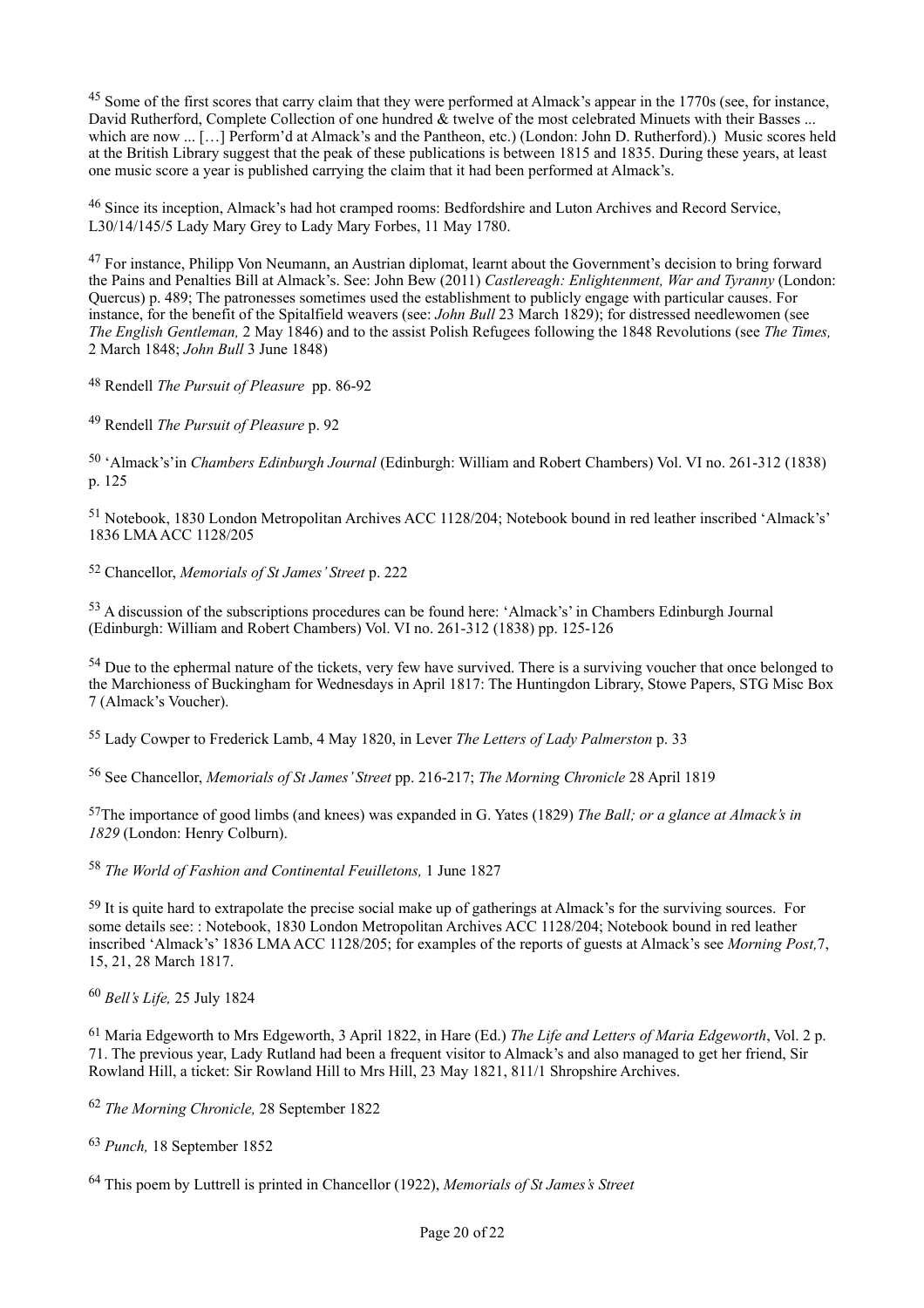<span id="page-20-0"></span><sup>[65](#page-10-3)</sup> Article in The New Monthly Magazine printed in Chancellor (1992) *Memorials of St James Street* p. 210

<span id="page-20-1"></span><sup>[66](#page-10-4)</sup> First written in the New Monthly Magazine (1824) reprinted in Edward Walford, 'St James Square: neighbourhood', in Old and New London: Volume 4 (London, 1878), pp. 191-206. The same quote also appears in 'Almack's on a Friday' *The Atheneum; or the Spirit of English Magazines* Vol. 1 Second Series, April to October 1824 (Boston: Munroe and Francis) p. 118

<span id="page-20-2"></span><sup>[67](#page-10-5)</sup> The World of Fashion and Continental Feuilletons, 1 June 1827

<span id="page-20-3"></span>*The Satirist,* 2 June 1839 [68](#page-10-6)

<span id="page-20-4"></span> $69$  That Almack's became an easy metaphor for aristocratic exclusivity was quickly picked up. Pamphleteers, protesting about the amount of power and influence held by the aristocracy often highlighted Almack's as one of society's afflictions. See, for instance, Richard MacKenzie Bacon (1835) *Aristocracy in England: A Reply to Isaac Tomkins, Gent,* (London: Hatchard and Son) p. 19; John Smith (1849) *Expenditure of the State, and the Taxation of the People*  Financial Reform Tracts, no. 16, Cowen Tracts held at Newcastle University; Anon. (1831) *Lays for the Lords* (London: Effingham Wilson) Hume Tracts held at University College London. Almack's was also used by the aristocracy as a way to try and define their own class: The Duke of Richmond used the establishment as an example during the Corn Laws debates in Parliament: Hansard, HL Deb 12 June 1846 vol 87 cc294-374 c. 371

<span id="page-20-5"></span><sup>[70](#page-10-8)</sup> The World of Fashion and Continental Feuilleton, 1 May 1832

<span id="page-20-6"></span>see MS 11936/522/10943575; MS 11936/448/832077; MS 11936/566/1308091, Records of Sun Fire Insurance, LMA [71](#page-11-0)

<span id="page-20-7"></span> $72$  This shift is easily identified in the announcements in The Morning Post. For instance, the announcement placed on 5 June 1804 opens with 'James and W. M. Willis respectfully inform the Nobility and the Gentry the Subscription Ball will be this day, the 5th June, under the Patronage of: Her Grace the Duchess of St Albans; Her Grace the Duchess of Devonshire; The Marchioness of Salisbury; and the Countess of Westmoreland. Tickets are ready for delivery to the Subscribers at the Thatched House, St James Street'. By the early 1820s, announcements of the balls begin to be replaced by reports and commentary about Almack's and the Patroness. See here, *The Morning Post* 4 July 1817; 3 August 1820; 13 July 1821; 15 March 1822. These kind of reports continue throughout the 1820s and 1830s. In print, then, the staff and owners of Almack's disappear from public view and are replaced by the patronesses.

<span id="page-20-8"></span> $^{73}$  $^{73}$  $^{73}$  For a discussion of Lady Jersey's role in the Queen Caroline Affair see James N. McCord (2002) Taming the Female Politician n Early-Nineteenth Century England: John Bull versus Lady Jersey *Journal of Women's History* Vol. 13 No. 4 Winter pp. 31-53

<span id="page-20-9"></span>*The World of Fashion and Continental Feuilletons* 1 March 1835 [74](#page-11-3)

<span id="page-20-10"></span><sup>[75](#page-12-0)</sup> John Bull, 3 February 1823

<span id="page-20-11"></span>*The World of Fashion and Continental Feuilletons* 1 May 1832 *[76](#page-12-1)*

- <span id="page-20-12"></span><sup>[77](#page-12-2)</sup> The Satirist, 2 June 1839
- <span id="page-20-13"></span>*The Times,*13 June 1831 [78](#page-12-3)
- <span id="page-20-14"></span><sup>[79](#page-13-0)</sup> Chancellor *Memorials of St James's Street* p. 209
- <span id="page-20-15"></span>[80](#page-13-1) *John Bull* 28 June 1840
- <span id="page-20-16"></span><sup>[81](#page-13-2)</sup> Lays for the Lords (1831) (London) p. 37
- <span id="page-20-17"></span>[82](#page-13-3) Chambers Journal p. 126
- <span id="page-20-18"></span><sup>[83](#page-13-4)</sup> Chancellor *Memorials of St James's Street* p. 209
- <span id="page-20-19"></span>*Ladies Cabinet of Fashion,* date unknown? [84](#page-13-5)
- <span id="page-20-20"></span><sup>[85](#page-13-6)</sup> Marianne Spencer Stanhope Hudson (1826) *Almacks: A Novel* Vol. 1 (London: Saunders and Otley) p.vi